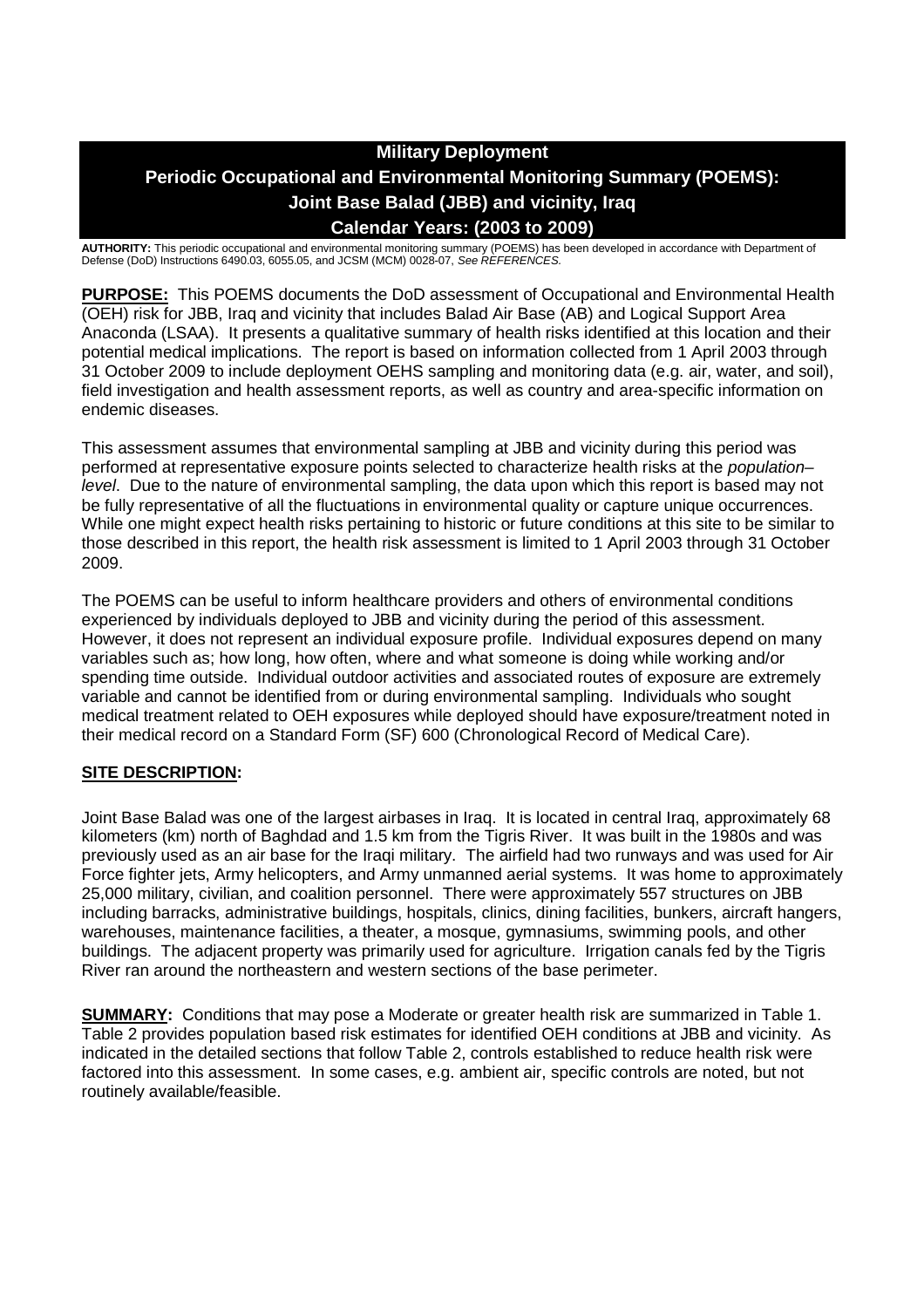# **Table 1: Summary of Occupational and Environmental Conditions with MODERATE or Greater Health Risk**

*Short-term health risks & medical implications:*

The following may have caused acute health effects in some personnel during deployment at JBB and vicinity that includes Balad AB and LSAA:

Inhalable coarse particulate matter less than 10 micrometers in diameter ( $PM_{10}$ ); certain airborne chemical pollutants (e.g., acrolein and hexachlorobutadiene); food/waterborne diseases (e.g., diarrhea); other endemic diseases (e.g., sandfly fever and cutaneous leishmaniasis), and heat stress. If ingesting local food and water, food/waterborne disease resulting in diarrhea can temporarily incapacitate personnel. For heat stress, risk can be greater for susceptible persons including those older than 45, of low fitness level, or with underlying medical conditions. Risks from food/waterborne diseases and heat stress can be reduced with preventive medicine controls and mitigation. For  $PM_{10}$ and airborne chemical pollutants, certain subgroups of the deployed forces (e.g., those with preexisting asthma/cardio pulmonary conditions) are at greatest risk of developing notable health effects. Although most effects from exposure to  $PM_{10}$  and chemical pollutants should have resolved post-deployment, providers should be prepared to consider the relationship between deployment exposures and current complaints. Some individuals may have sought treatment for acute respiratory irritation during their time at JBB. Personnel who reported with symptoms or required treatment while at this site should have exposure/treatment noted in medical record on a Standard Form (SF) 600 (*Chronological Record of Medical Care*).

#### *Long-term health risks & medical implications:*

The following may have caused acute health effects in some personnel during deployment at JBB and vicinity that includes Balad AB and LSAA:

The types of hazards associated with potential long-term health effects at JBB include inhalable fine particulate matter less than 2.5 micrometers in diameter  $(PM_{2.5})$ , visceral leishmaniasis and for certain populations, continuous and impulse noise. It is considered possible that some otherwise healthy personnel who were exposed for a long-term period to  $PM_{2.5}$  levels could develop certain health conditions (e.g., reduced lung function, cardiopulmonary disease). Personnel with a history of asthma or cardiopulmonary disease could potentially be more likely to develop such chronic health conditions. While the PM<sub>2.5</sub> exposures are documented and archived, at this time there are no specific recommended, post-deployment medical surveillance evaluations or treatments. However, providers should consider overall individual health status (e.g., any underlying conditions/susceptibilities). Likewise—especially for noise hazards—providers should consider any potential unique individual exposures (such as occupational or specific personal dosimeter data) when assessing individual concerns. For example, at all basecamps certain individuals need to be followed/evaluated for specific occupational exposures/injuries (e.g., annual audiograms as part of the medical surveillance for those enrolled in the Hearing Conservation Program; and personnel covered by Respiratory Protection Program and/or Hazardous Waste/Emergency Responders Medical Surveillance).

> Page 2 of 28 Reviewed by CENTCOM SG (4 October 2011) Final Approval Date (29 November 2011)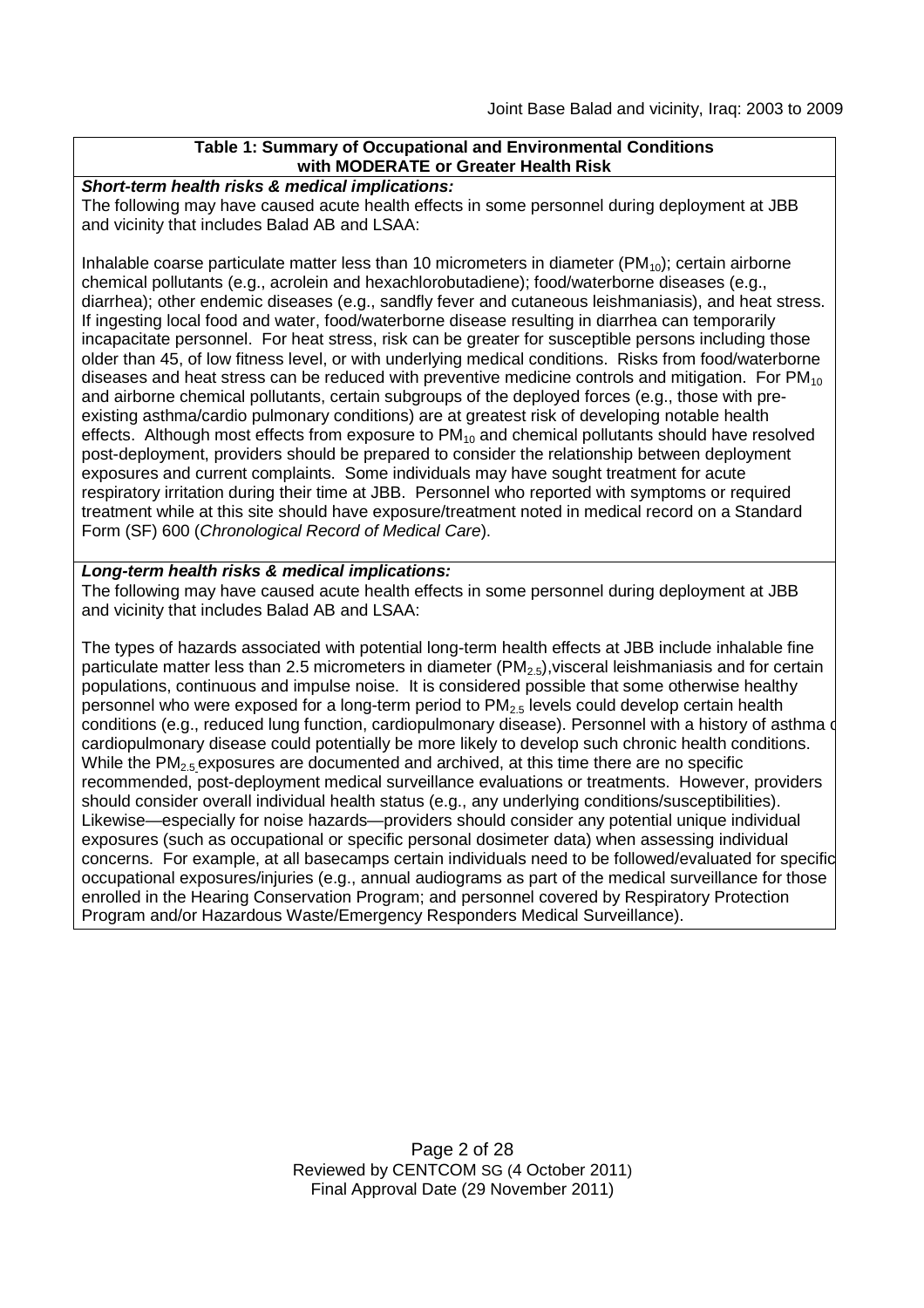| Table 2. Population-Based Health Risk Estimates - JBB and vicinity that includes Balad AB and |  |
|-----------------------------------------------------------------------------------------------|--|
| LSAA <sup>1,2</sup>                                                                           |  |

| Source of<br><b>Identified Health</b><br>Risk <sup>3</sup>                        | Unmitigated Health Risk Estimate <sup>4</sup>                                                                                                                                                                                                                                                                                                                                                                                                                                                                                                                                                                                                                                                                                                                                                                                             | <b>Control Measures</b><br>Implemented                                                                                                                 | <b>Residual Health Risk Estimate<sup>4</sup></b>                                                                                                                                                                                                                                                                                                                                                                                                                                                                                                                                                                                                                                                                                                                                                                                          |
|-----------------------------------------------------------------------------------|-------------------------------------------------------------------------------------------------------------------------------------------------------------------------------------------------------------------------------------------------------------------------------------------------------------------------------------------------------------------------------------------------------------------------------------------------------------------------------------------------------------------------------------------------------------------------------------------------------------------------------------------------------------------------------------------------------------------------------------------------------------------------------------------------------------------------------------------|--------------------------------------------------------------------------------------------------------------------------------------------------------|-------------------------------------------------------------------------------------------------------------------------------------------------------------------------------------------------------------------------------------------------------------------------------------------------------------------------------------------------------------------------------------------------------------------------------------------------------------------------------------------------------------------------------------------------------------------------------------------------------------------------------------------------------------------------------------------------------------------------------------------------------------------------------------------------------------------------------------------|
| <b>AIR</b>                                                                        |                                                                                                                                                                                                                                                                                                                                                                                                                                                                                                                                                                                                                                                                                                                                                                                                                                           |                                                                                                                                                        |                                                                                                                                                                                                                                                                                                                                                                                                                                                                                                                                                                                                                                                                                                                                                                                                                                           |
| Particulate<br>matter less than<br>10 microns in<br>diameter ( $PM_{10}$ )        | Short-term: Low to High, Daily levels<br>varied, acute health effects (e.g., eye<br>and upper respiratory tract irritation)<br>were more pronounced during peak<br>days. More serious effects were<br>possible in susceptible persons (e.g.,<br>those with asthma/existing respiratory<br>diseases).<br>Long-term: No health guidelines                                                                                                                                                                                                                                                                                                                                                                                                                                                                                                   | Limiting strenuous<br>physical activities when air<br>quality is especially poor;<br>and actions such as<br>closing tent flaps,<br>windows, and doors. | Short-term: Low to High, Daily levels<br>varied, acute health effects (e.g., eye<br>and upper respiratory tract irritation)<br>were more pronounced during peak<br>days. More serious effects were<br>possible in susceptible persons (e.g.,<br>those with asthma/existing respiratory<br>diseases).<br>Long-term: No health guidelines                                                                                                                                                                                                                                                                                                                                                                                                                                                                                                   |
|                                                                                   | Short-term: Low to High, A majority of                                                                                                                                                                                                                                                                                                                                                                                                                                                                                                                                                                                                                                                                                                                                                                                                    |                                                                                                                                                        | Short-term: Low to High, A majority of                                                                                                                                                                                                                                                                                                                                                                                                                                                                                                                                                                                                                                                                                                                                                                                                    |
| Particulate<br>matter less than<br>2.5 microns in<br>diameter $(PM2.5)$<br>Metals | the time mild acute (short term) health<br>effects were anticipated; certain peak<br>levels may have produced very notable<br>eye, nose, or throat irritation in some<br>personnel and pre-existing health<br>conditions (e.g., asthma, or<br>cardiopulmonary diseases) may have<br>been exacerbated.<br>Long-term: Moderate. It is plausible<br>that development of chronic health<br>conditions such as reduced lung<br>function or exacerbated chronic<br>bronchitis, chronic obstructive<br>pulmonary disease, asthma,<br>atherosclerosis, or other<br>cardiopulmonary diseases could have<br>occurred in generally healthy troops.<br>Those with a history of asthma or<br>cardiopulmonary disease were<br>considered to be at particular risk.<br>Short-term: Low for beryllium and<br>vanadium.<br>Long-term: Low for aluminum and | Limiting strenuous<br>physical activities when air<br>quality is especially poor;<br>and actions such as<br>closing tent flaps,<br>windows, and doors. | the time mild acute (short term) health<br>effects were anticipated; certain peak<br>levels may have produced very notable<br>eye, nose, or throat irritation in some<br>personnel and pre-existing health<br>conditions (e.g., asthma, or<br>cardiopulmonary diseases) may have<br>been exacerbated.<br>Long-term: Moderate. It is plausible<br>that development of chronic health<br>conditions such as reduced lung<br>function or exacerbated chronic<br>bronchitis, chronic obstructive<br>pulmonary disease, asthma,<br>atherosclerosis, or other<br>cardiopulmonary diseases could have<br>occurred in generally healthy troops.<br>Those with a history of asthma or<br>cardiopulmonary disease were<br>considered to be at particular risk.<br>Short-term: Low for beryllium and<br>vanadium.<br>Long-term: Low for aluminum and |
|                                                                                   | vanadium.                                                                                                                                                                                                                                                                                                                                                                                                                                                                                                                                                                                                                                                                                                                                                                                                                                 |                                                                                                                                                        | vanadium.                                                                                                                                                                                                                                                                                                                                                                                                                                                                                                                                                                                                                                                                                                                                                                                                                                 |
| Volatile Organic<br>Compounds<br>(VOC)                                            | Long-term: Low for acrolein.                                                                                                                                                                                                                                                                                                                                                                                                                                                                                                                                                                                                                                                                                                                                                                                                              |                                                                                                                                                        | Long-term: Low for acrolein.                                                                                                                                                                                                                                                                                                                                                                                                                                                                                                                                                                                                                                                                                                                                                                                                              |
| Water                                                                             |                                                                                                                                                                                                                                                                                                                                                                                                                                                                                                                                                                                                                                                                                                                                                                                                                                           |                                                                                                                                                        |                                                                                                                                                                                                                                                                                                                                                                                                                                                                                                                                                                                                                                                                                                                                                                                                                                           |
| <b>Consumed Water</b><br>(Water Used for<br>Drinking)                             | Short-term: Low for lead.                                                                                                                                                                                                                                                                                                                                                                                                                                                                                                                                                                                                                                                                                                                                                                                                                 | APHC (former VETCOM)                                                                                                                                   | Short-term: Low for lead.                                                                                                                                                                                                                                                                                                                                                                                                                                                                                                                                                                                                                                                                                                                                                                                                                 |
|                                                                                   | Long-term: Low for phosphorus.                                                                                                                                                                                                                                                                                                                                                                                                                                                                                                                                                                                                                                                                                                                                                                                                            | Approved Bottled Water;<br>Potable water only from<br>approved water sources                                                                           | Long-term: Low for phosphorus.                                                                                                                                                                                                                                                                                                                                                                                                                                                                                                                                                                                                                                                                                                                                                                                                            |
| Water for Other<br>Purposes                                                       | Short-term: Low for phosphorus.                                                                                                                                                                                                                                                                                                                                                                                                                                                                                                                                                                                                                                                                                                                                                                                                           | Water treated in<br>accordance with<br>standards applicable to its<br>intended use                                                                     | Short-term: Low for phosphorus.                                                                                                                                                                                                                                                                                                                                                                                                                                                                                                                                                                                                                                                                                                                                                                                                           |
|                                                                                   | Long-term: Low for phosphorus.                                                                                                                                                                                                                                                                                                                                                                                                                                                                                                                                                                                                                                                                                                                                                                                                            |                                                                                                                                                        | Long-term: Low for phosphorus.                                                                                                                                                                                                                                                                                                                                                                                                                                                                                                                                                                                                                                                                                                                                                                                                            |

Page 3 of 28 Reviewed by CENTCOM SG (4 October 2011) Final Approval Date (29 November 2011)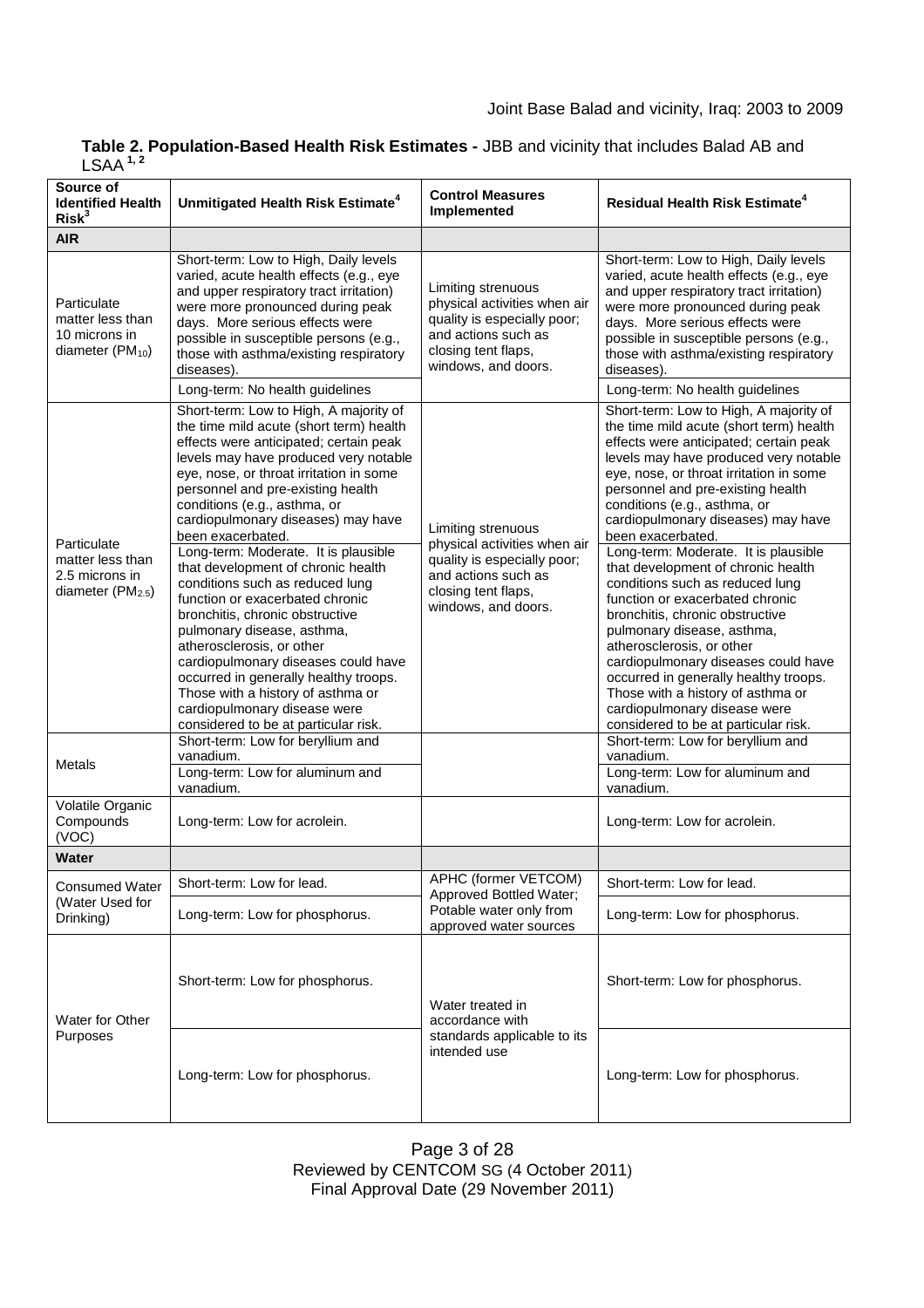| <b>ENDEMIC</b><br><b>DISEASE</b>                                 |                                                                                                                                                                                                                                                                                                                                                                                       |                                                                                                                                                                            |                                                                                                                                                                                                            |
|------------------------------------------------------------------|---------------------------------------------------------------------------------------------------------------------------------------------------------------------------------------------------------------------------------------------------------------------------------------------------------------------------------------------------------------------------------------|----------------------------------------------------------------------------------------------------------------------------------------------------------------------------|------------------------------------------------------------------------------------------------------------------------------------------------------------------------------------------------------------|
| Food<br>borne/Waterborne<br>(e.g., diarrhea-<br>bacteriological) | Short-term: Variable, (bacterial<br>diarrhea, hepatitis A, typhoid fever) to<br>Moderate (diarrhea-cholera, diarrhea-<br>protozoal, brucellosis and hepatitis E).<br>If local food/water were consumed, the<br>health effects can temporarily<br>incapacitate personnel (diarrhea) or<br>result in prolonged illness (Hepatitis A,<br>Typhoid fever, Brucellosis, Hepatitis<br>$E$ ). | Preventive measures<br>include Hepatitis A and<br>Typhoid fever vaccination<br>and consumption of food<br>and water only from<br>approved sources.                         | Short-term: Low to none                                                                                                                                                                                    |
|                                                                  | Long-term: none identified                                                                                                                                                                                                                                                                                                                                                            |                                                                                                                                                                            | Long-term: No data available                                                                                                                                                                               |
| Arthropod Vector<br><b>Borne</b>                                 | Short-term: Variable, Moderate for<br>leishmaniasis-cutaneous, Crimean-<br>Congo hemorrhagic fever, sandfly<br>fever and typhus-miteborne; Low for<br>West Nile fever, and Plague.                                                                                                                                                                                                    | Preventive measures<br>include proper wear of<br>treated uniform,<br>application of repellent to<br>exposed skin, and bed net                                              | Short-term: Low                                                                                                                                                                                            |
|                                                                  | Long-term: Low (Leishmaniasis-<br>visceral infection)                                                                                                                                                                                                                                                                                                                                 | use, minimizing areas of<br>standing water and<br>appropriate<br>chemoprophylaxis.                                                                                         | Long-term: No data available                                                                                                                                                                               |
| Water-Contact<br>(e.g. wading,                                   | Short-term: Moderate for leptospirosis<br>and schistosomiasis.                                                                                                                                                                                                                                                                                                                        |                                                                                                                                                                            | Short-term: Moderate for leptospirosis<br>and schistosomiasis.                                                                                                                                             |
| swimming)                                                        | Long-term: No data available                                                                                                                                                                                                                                                                                                                                                          |                                                                                                                                                                            | Long-term: No data available                                                                                                                                                                               |
| Respiratory                                                      | Short-term: Variable; Moderate for<br>tuberculosis (TB) to Low for<br>meningococcal meningitis.                                                                                                                                                                                                                                                                                       | Providing adequate living<br>and work space; medical                                                                                                                       | Short-term: Low                                                                                                                                                                                            |
|                                                                  | Long-term: No data available                                                                                                                                                                                                                                                                                                                                                          | screening; vaccination                                                                                                                                                     | Long-term: No data available                                                                                                                                                                               |
| <b>Animal Contact</b>                                            | Short-term: Variable; Moderate for<br>rabies and Q-fever, and Low for<br>Anthrax and H5N1 avian influenza.                                                                                                                                                                                                                                                                            | Prohibiting contact with,<br>adoption, or feeding of<br>feral animals IAW                                                                                                  | Short-term: No data available                                                                                                                                                                              |
|                                                                  | Long-term: Low (Rabies)                                                                                                                                                                                                                                                                                                                                                               | <b>CENTCOM GO 1B. Risks</b><br>are further reduced in the<br>event of assessed contact<br>by prompt post-exposure<br>rabies prophylaxis IAW<br>The CDC's ACIP<br>guidance. | Long-term: No data available                                                                                                                                                                               |
| <b>VENOMOUS</b><br><b>ANIMAL/</b><br><b>INSECTS</b>              |                                                                                                                                                                                                                                                                                                                                                                                       |                                                                                                                                                                            |                                                                                                                                                                                                            |
| Snakes,<br>scorpions, and<br>spiders                             | Short-term: Low; If encountered,<br>effects of venom varied with species<br>from mild localized swelling (e.g.<br>Psammophis lineolatus) to potentially<br>lethal effects (e.g. Hemiscorpius<br>lepturus).                                                                                                                                                                            | Risk reduced by avoiding<br>contact, proper wear of<br>uniform (especially<br>footwear), and proper and<br>timely treatment.                                               | Short-term: Low; If encountered,<br>effects of venom varied with species<br>from mild localized swelling (e.g.<br>Psammophis lineolatus) to potentially<br>lethal effects (e.g. Hemiscorpius<br>lepturus). |
|                                                                  | Long-term: No data available                                                                                                                                                                                                                                                                                                                                                          |                                                                                                                                                                            | Long-term: No data available                                                                                                                                                                               |
| <b>HEAT/COLD</b><br><b>STRESS</b>                                |                                                                                                                                                                                                                                                                                                                                                                                       |                                                                                                                                                                            |                                                                                                                                                                                                            |
| Heat                                                             | Short-term: Low to Extremely High;<br>Risk of heat injury was Extremely High<br>for June-August, High in May and<br>September, and Low for all other<br>months.                                                                                                                                                                                                                       | Work-rest cycles, proper<br>hydration and nutrition,<br>and WBGT monitoring                                                                                                | Short-term: Low to Extremely High;<br>Risk of heat injury was Extremely High<br>for June-August, High in May and<br>September, and Low for all other<br>months.                                            |

Page 4 of 28 Reviewed by CENTCOM SG (4 October 2011) Final Approval Date (29 November 2011)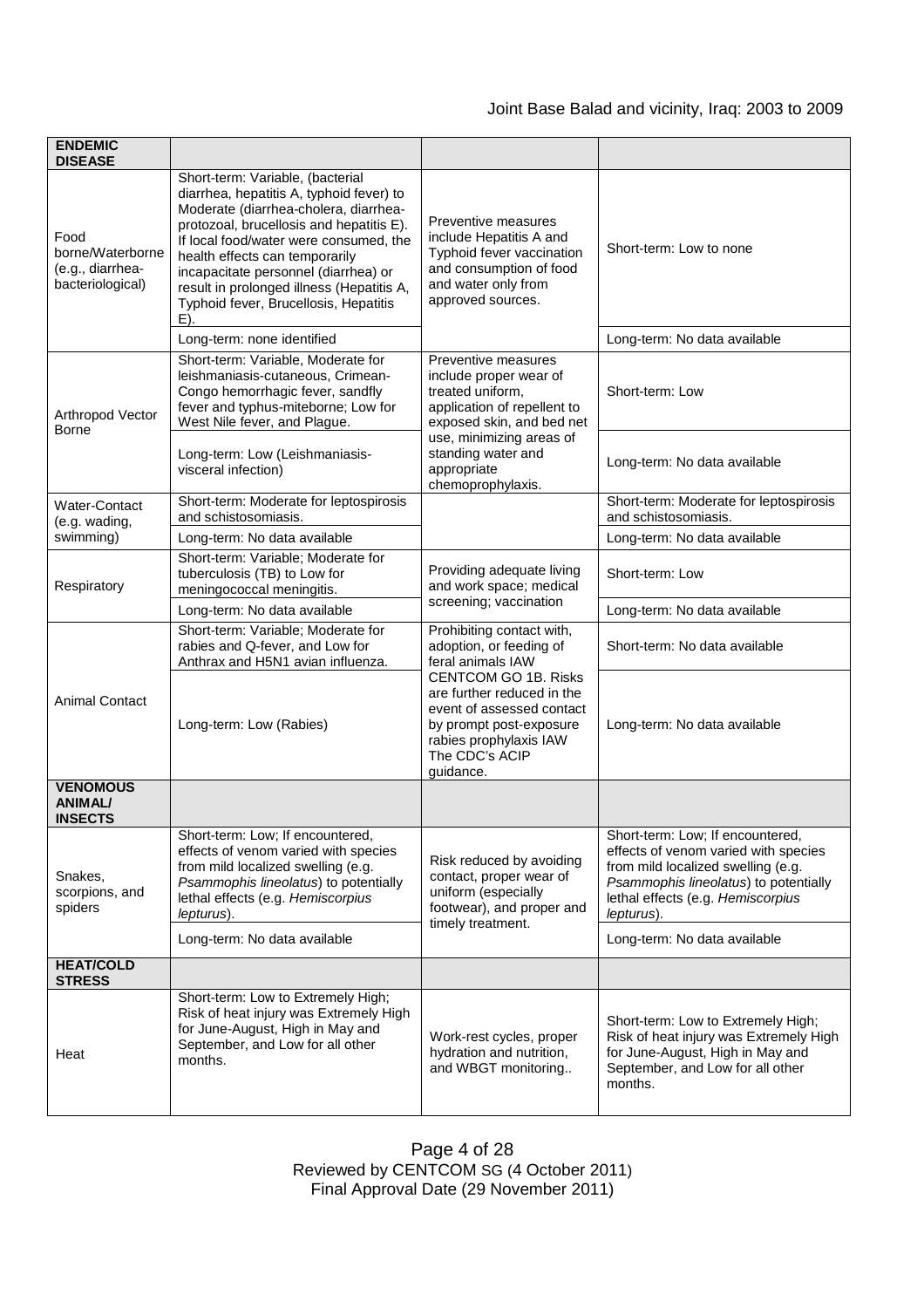# Joint Base Balad and vicinity, Iraq: 2003 to 2009

|                                         | Long-term: Low, The long-term risk<br>was Low. However, the risk may have<br>been greater to certain susceptible<br>persons-those older (i.e., greater than<br>45 years), in lesser physical shape, or<br>with underlying medical/health<br>conditions. |                                                                                                                                                                                                                                                                                                                                    | Long-term: Low, The long-term risk<br>was Low. However, the risk may have<br>been greater to certain susceptible<br>persons-those older (i.e., greater than<br>45 years), in lesser physical shape, or<br>with underlying medical/health<br>conditions. |
|-----------------------------------------|---------------------------------------------------------------------------------------------------------------------------------------------------------------------------------------------------------------------------------------------------------|------------------------------------------------------------------------------------------------------------------------------------------------------------------------------------------------------------------------------------------------------------------------------------------------------------------------------------|---------------------------------------------------------------------------------------------------------------------------------------------------------------------------------------------------------------------------------------------------------|
| Cold                                    | Short-term: Low risk of cold<br>stress/injury.<br>Long-term: Low; Long-term health<br>implications from cold injuries were<br>rare but can occur, especially from<br>more serious injuries such as frost<br>bite.                                       | Risks from cold stress<br>reduced with protective<br>measures such as use of<br>the buddy system, limiting<br>exposure during cold<br>weather, proper hydration<br>and nutrition, and proper<br>wear of issued protective<br>clothing.                                                                                             | Short-term: Low risk of cold<br>stress/injury.<br>Long-term: Low; Long-term health<br>implications from cold injuries were<br>rare but can occur, especially from<br>more serious injuries such as frost<br>bite.                                       |
| <b>NOISE</b>                            |                                                                                                                                                                                                                                                         |                                                                                                                                                                                                                                                                                                                                    |                                                                                                                                                                                                                                                         |
| Continuous<br>(Flightline, Power        | Short-term: Low to Moderate.                                                                                                                                                                                                                            |                                                                                                                                                                                                                                                                                                                                    | Short-term: Low to Moderate.                                                                                                                                                                                                                            |
| Production)                             | Long -term: Low to Moderate.                                                                                                                                                                                                                            | Hearing protection used<br>by personnel in higher risk<br>areas                                                                                                                                                                                                                                                                    | Long -term: Low to Moderate.                                                                                                                                                                                                                            |
| Impulse                                 | Short-term: Moderate to High                                                                                                                                                                                                                            |                                                                                                                                                                                                                                                                                                                                    | Short-term: Moderate to High                                                                                                                                                                                                                            |
|                                         | Long -term: Moderate to High                                                                                                                                                                                                                            |                                                                                                                                                                                                                                                                                                                                    | Long -term: Moderate to High                                                                                                                                                                                                                            |
| <b>Unique</b><br>Incidents/<br>Concerns |                                                                                                                                                                                                                                                         |                                                                                                                                                                                                                                                                                                                                    |                                                                                                                                                                                                                                                         |
| Pesticides/Pest                         | Short-term: Low.                                                                                                                                                                                                                                        | See Section 10.4                                                                                                                                                                                                                                                                                                                   | Short-term: Low.                                                                                                                                                                                                                                        |
| Control                                 | Long -term: Low.                                                                                                                                                                                                                                        |                                                                                                                                                                                                                                                                                                                                    | Long -term: Low.                                                                                                                                                                                                                                        |
|                                         | Short-term: Low.                                                                                                                                                                                                                                        |                                                                                                                                                                                                                                                                                                                                    | Short-term: Low.                                                                                                                                                                                                                                        |
| Asbestos                                | Long -term: Low.                                                                                                                                                                                                                                        |                                                                                                                                                                                                                                                                                                                                    | Long -term: Low.                                                                                                                                                                                                                                        |
| Lead Based                              | Short-term: Low.                                                                                                                                                                                                                                        |                                                                                                                                                                                                                                                                                                                                    | Short-term: Low.                                                                                                                                                                                                                                        |
| Paint                                   | Long -term: Low.                                                                                                                                                                                                                                        |                                                                                                                                                                                                                                                                                                                                    | Long -term: Low.                                                                                                                                                                                                                                        |
|                                         | Short-term: Low.                                                                                                                                                                                                                                        | Risks reduced by limiting<br>strenuous physical                                                                                                                                                                                                                                                                                    | Short-term: Low.                                                                                                                                                                                                                                        |
| <b>Burn Pits</b>                        | Long-term: Low.                                                                                                                                                                                                                                         | activities when air quality<br>was especially poor; and<br>action such as closing tent<br>flaps, windows, and doors.<br>Other control measures<br>included locating burn pits<br>downwind of prevailing<br>winds, increased distance<br>from troop populations,<br>and improved waste<br>segregation and<br>management techniques. | Long-term: Low.                                                                                                                                                                                                                                         |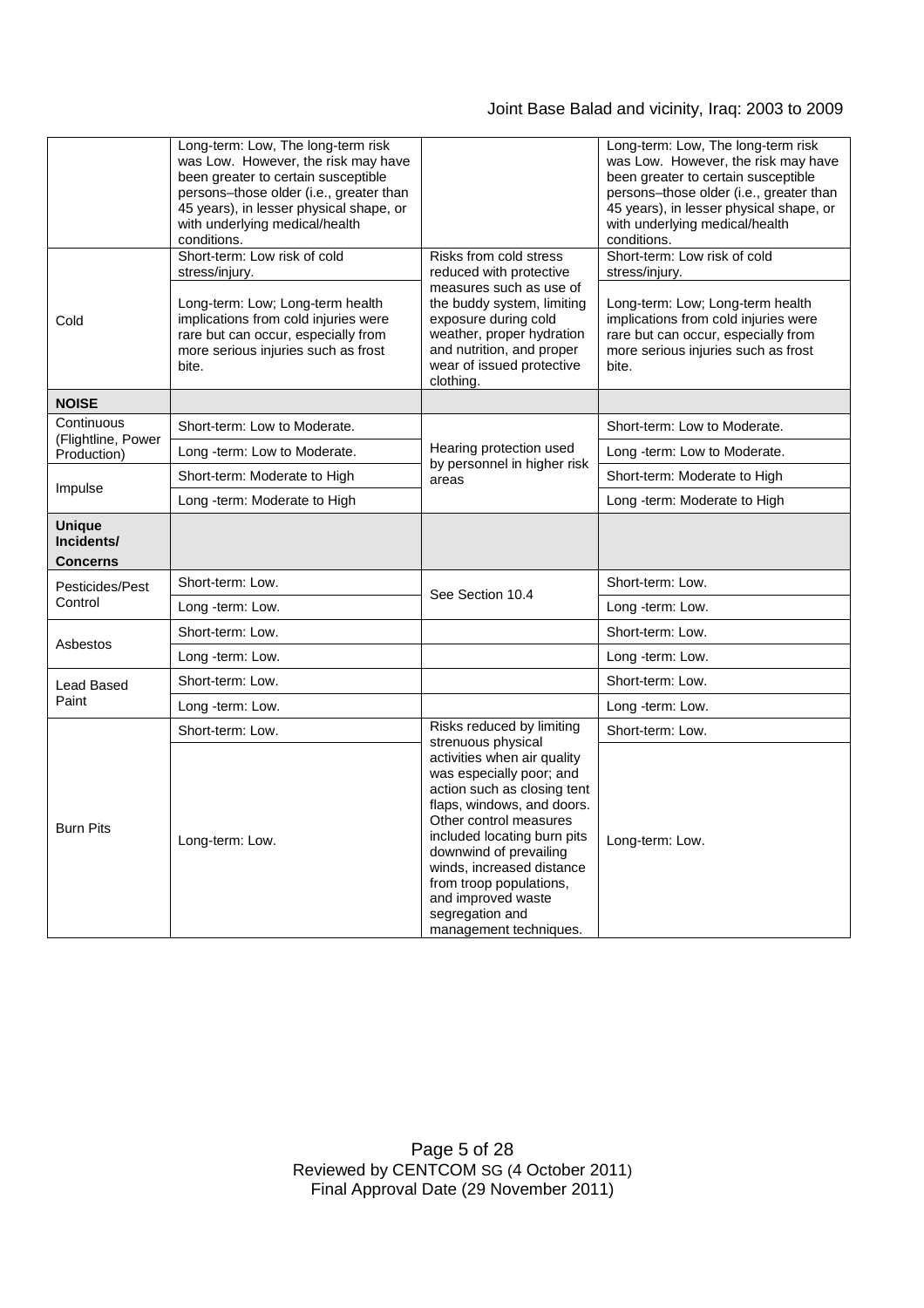<sup>1</sup>This Summary Table provides a qualitative estimate of population-based short- and long-term health risks associated with the occupational environment conditions at JBB and vicinity that includes Balad AB and LSAA. It does not represent an individual exposure profile. Actual individual exposures and health effects depend on many variables. For example, while a chemical may have been present in the environment, if a person did not inhale, ingest, or contact a specific dose of the chemical for adequate duration and frequency, then there may have been no health risk. Alternatively, a person at a specific location may have experienced a unique exposure which could result in a significant individual exposure. Any such person seeking medical care should have their specific exposure documented in an SF600.

 $\mathcal{P}$ This assessment is based on specific environmental sampling data and reports obtained from 1 April 2003 through 31 October 2009. Sampling locations are assumed to be representative of exposure points for the camp population but may not reflect all the fluctuations in environmental quality or capture unique exposure incidents.

 $3$ This Summary Table is organized by major categories of identified sources of health risk. It only lists those sub-categories specifically identified and addressed at JBB and vicinity. The health risks are presented as Low, Moderate, High or Extremely High for both acute and chronic health effects. The health risk level is based on an assessment of both the potential severity of the health effects that could be caused and probability of the exposure that would produce such health effects. Details can be obtained from the APHC/AIPH. Where applicable, "None Identified" is used when though a potential exposure is identified, and no health risks of either a specific acute or chronic health effects are determined. More detailed descriptions of OEH exposures that are evaluated but determined to pose no health risk are discussed in the following sections of this report.

4 Health risks in this Summary Table are based on quantitative surveillance thresholds (e.g. endemic disease rates; host/vector/pathogen surveillance) or screening levels, e.g. Military Exposure Guidelines (MEGs) for chemicals*.* Some previous assessment reports may provide slightly inconsistent health risk estimates because quantitative criteria such as MEGs may have changed since the samples were originally evaluated and/or because this assessment makes use of all historic site data while previous reports may have only been based on a select few samples.

> Page 6 of 28 Reviewed by CENTCOM SG (4 October 2011) Final Approval Date (29 November 2011)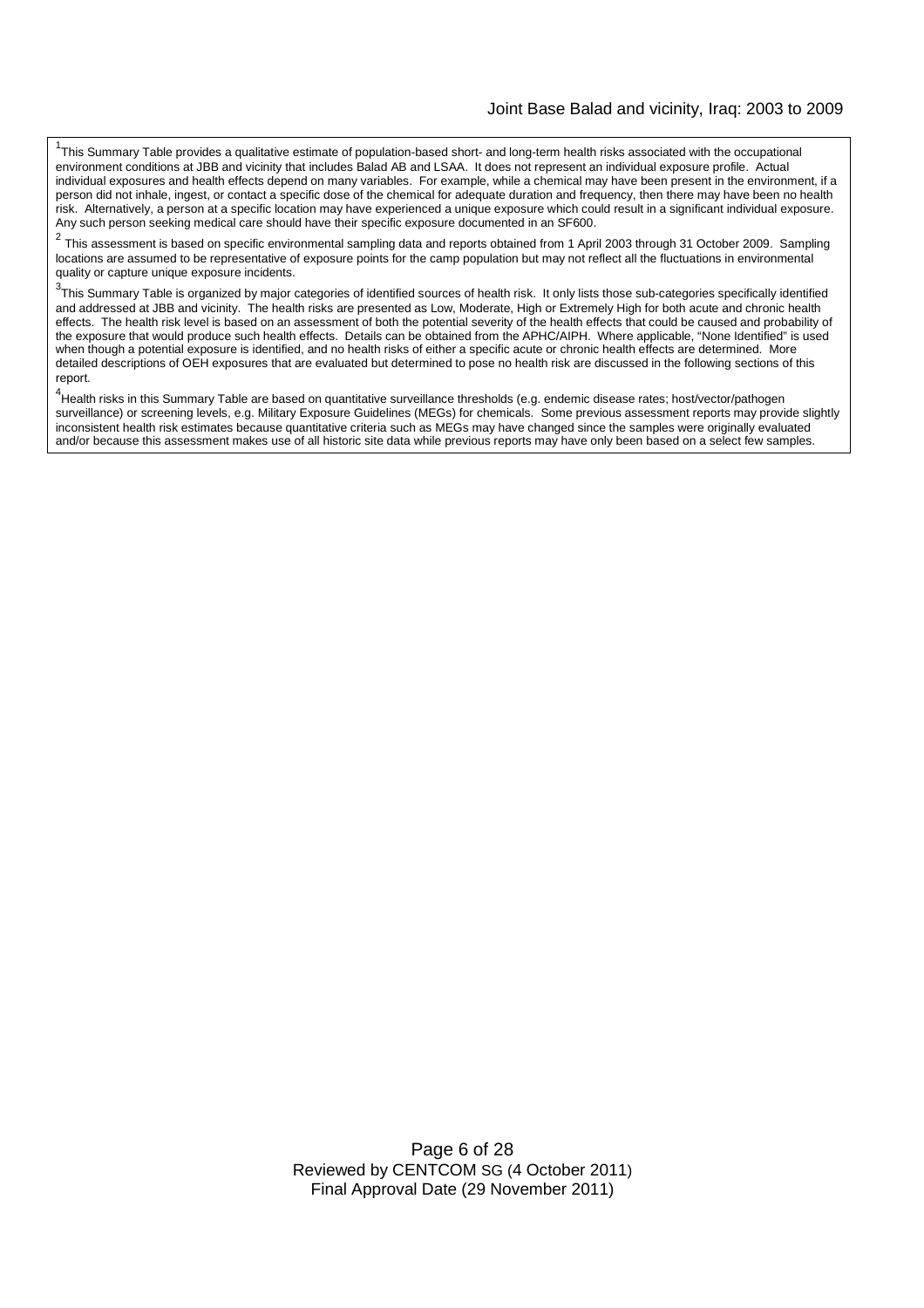# **1 Discussion of Health Risks at JBB and vicinity, Iraq by Source**

The following sections provide additional information about the OEH conditions summarized above. All risk assessments were performed using the methodology described in the US Army Public Health Command Technical Guide 230, *Environmental Health Risk Assessment and Chemical Exposure Guidelines for Deployed Military Personnel* (USAPHC TG 230). All OEH risk estimates represent residual risk after accounting for preventive controls in place. Occupational exposures and exposures to endemic diseases are greatly reduced by preventive measures. For environmental exposures related to airborne dust, there are limited preventive measures available, and available measures have little efficacy in reducing exposure to ambient conditions.

# **2 Air**

### 2.1 Site-Specific Sources Identified

Personnel deployed to JBB were exposed to various airborne constituents. These were identified through monitoring and sampling efforts between April 2003 and October 2009. Windblown dust, industrial pollution, and sand contributed to particulate matter (PM) exposures. There were a number of industrial activities, including manufacturing, construction, fuel storage and distribution, water and wastewater treatment, and concrete and asphalt production, located on and around JBB that may have contributed air contaminants. An additional source of exposure came from the Army's use of open burn pits to dispose of waste/refuse such as paper, plastic, and wood. JBB installed four waste incinerators (two in 2007, one in 2008, and one in 2009); instituted an installation-wide recycling plan (2008) that incorporated glass, plastics and aluminum disposal; and implemented the disposal of used cooking oil/grease to an off-site rendering and biodiesel production facility (2009) in an effort to mitigate U.S. contributions to local air quality. Inhalational exposure to high levels of dust and particulate matter, such as during high winds or dust storms, may have resulted in mild to more serious short-term health effects (e.g., eye, nose or throat and lung irritation) in some personnel. Additionally, certain subgroups of the deployed forces (e.g., those with pre-existing asthma/cardio pulmonary conditions) were at greatest risk of developing notable health effects.

#### 2.2 Particulate matter

Particulate matter (PM) is a complex mixture of extremely small particles suspended in the air. The PM includes solid particles and liquid droplets emitted directly into the air by sources such as: power plants, motor vehicles, aircraft, generators, construction activities, fires, and natural windblown dust. The PM can include sand, soil, metals, volatile organic compounds (VOC), allergens, and other compounds such as nitrates or sulfates that are formed by condensation or transformation of combustion exhaust. The PM composition and particle size vary considerably depending on the source. Generally, PM of health concern is divided into two fractions: PM<sub>10</sub>, which includes coarse particles with a diameter of 10 micrometers or less, and fine particles less than 2.5 micron ( $PM<sub>2.5</sub>$ ), which can reach the deepest regions of the lungs when inhaled. Exposure to excessive PM is linked to a variety of potential health effects.

#### 2.3 Particulate matter, less than 10 micrometers ( $PM_{10}$ )

# 2.3.1 Exposure Guidelines:

Short Term (24-hour) PM $_{10}$  MEGs (µg/m $^3$ 

): Long-term PM<sub>10</sub> (1-year) MEGs (µg/m<sup>3</sup>): Negligible MEG = 250 **a** Not defined and not available.

- 
- Marginal MEG  $= 420$

Page 7 of 28 Reviewed by CENTCOM SG (4 October 2011) Final Approval Date (29 November 2011)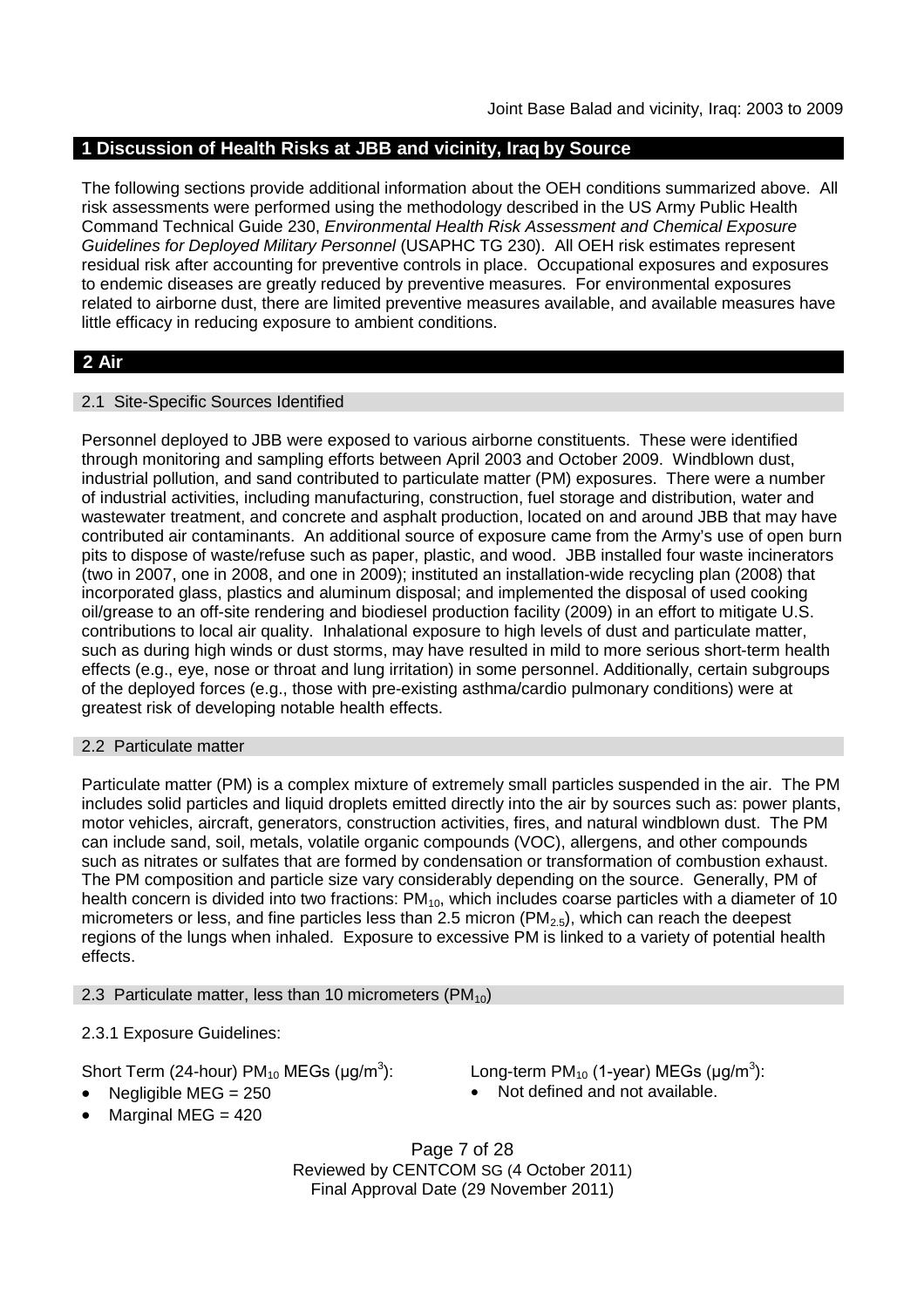# Critical MEG =  $600$

### 2.3.2 Sample data/Notes:

A total of 499 valid PM<sub>10</sub> air samples were collected from 1 April 2003 – 31 October 2009. The range of 24-hour PM<sub>10</sub> concentrations was 1 μg/m<sup>3</sup> – 9576 μg/m<sup>3</sup> with an average concentration of 342.5 μg/m<sup>3</sup>.

### 2.3.3 Short-term health risks:

**Low to High:** The short-term PM<sub>10</sub> health risk assessment was Low to High based on average and peak  $PM_{10}$  sample concentrations, and the likelihood of exposure at these hazard severity levels. A Low health risk assessment is expected to have little or no impact on accomplishing the mission. Little to no in-theater medical resources anticipated for protection and treatment. A High health risk assessment is expected to have significant degradation of mission capabilities in terms of the required mission standard, inability to accomplish all parts of the mission, or inability to complete the mission to standard if hazards occur during the mission. Some in-theater medical countermeasures and resources anticipated. (Reference 9, Table 3-2). Daily average health risk levels for  $PM_{10}$  showed no hazard for 62%, low health risk for 23%, moderate health risk for 5%, and high health risk for 9% of the time. Confidence in the short-term  $PM_{10}$  health risk assessment is medium (Reference 9, Table 3-6).

The hazard severity for average  $PM_{10}$  concentrations in samples was negligible. The results indicate that a few personnel may experience notable mild eye, nose, or throat irritation; most personnel will experience only mild effects. Pre-existing health conditions (e.g., asthma, or cardiopulmonary diseases) may be exacerbated (Reference 9, Table 3-10).

For the highest observed  $PM_{10}$  sample concentration, the hazard severity was critical. During peak exposures at the critical hazard severity level, most if not all personnel will experience very notable eye, nose, and throat irritation and respiratory effects. Visual acuity is impaired, as is overall aerobic capacity. Some personnel will not be able to perform assigned duties. Some lost-duty days are expected. Those with a history of asthma or cardiopulmonary disease will experience more severe symptoms (Reference 9, Table 3-10).

# 2.3.4 Long-term health risk:

**Not Evaluated-no available health guidelines**. The U. S. Environmental Protection Agency (EPA) has retracted its long-term standard (national ambient air quality standards, NAAQS) for  $PM_{10}$  due to an inability to clearly link chronic health effects with chronic  $PM_{10}$  exposure levels.

#### 2.4 Particulate Matter, less than 2.5 *micrometers* (PM<sub>2.5</sub>)

# 2.4.1 Exposure Guidelines:

Short Term (24-hour) PM $_{2.5}$  (µg/m $^3$ 

- 
- 
- Critical MEG  $= 500$

2.4.2 Sample data/Notes:

): Long-term (1-year)  $PM_{2.5}$ MEGs (µg/m<sup>3</sup>):

- Negligible MEG = 65 Negligible MEG = 15
- Marginal MEG =  $250$   $\bullet$  Marginal MEG =  $65$ .

Page 8 of 28 Reviewed by CENTCOM SG (4 October 2011) Final Approval Date (29 November 2011)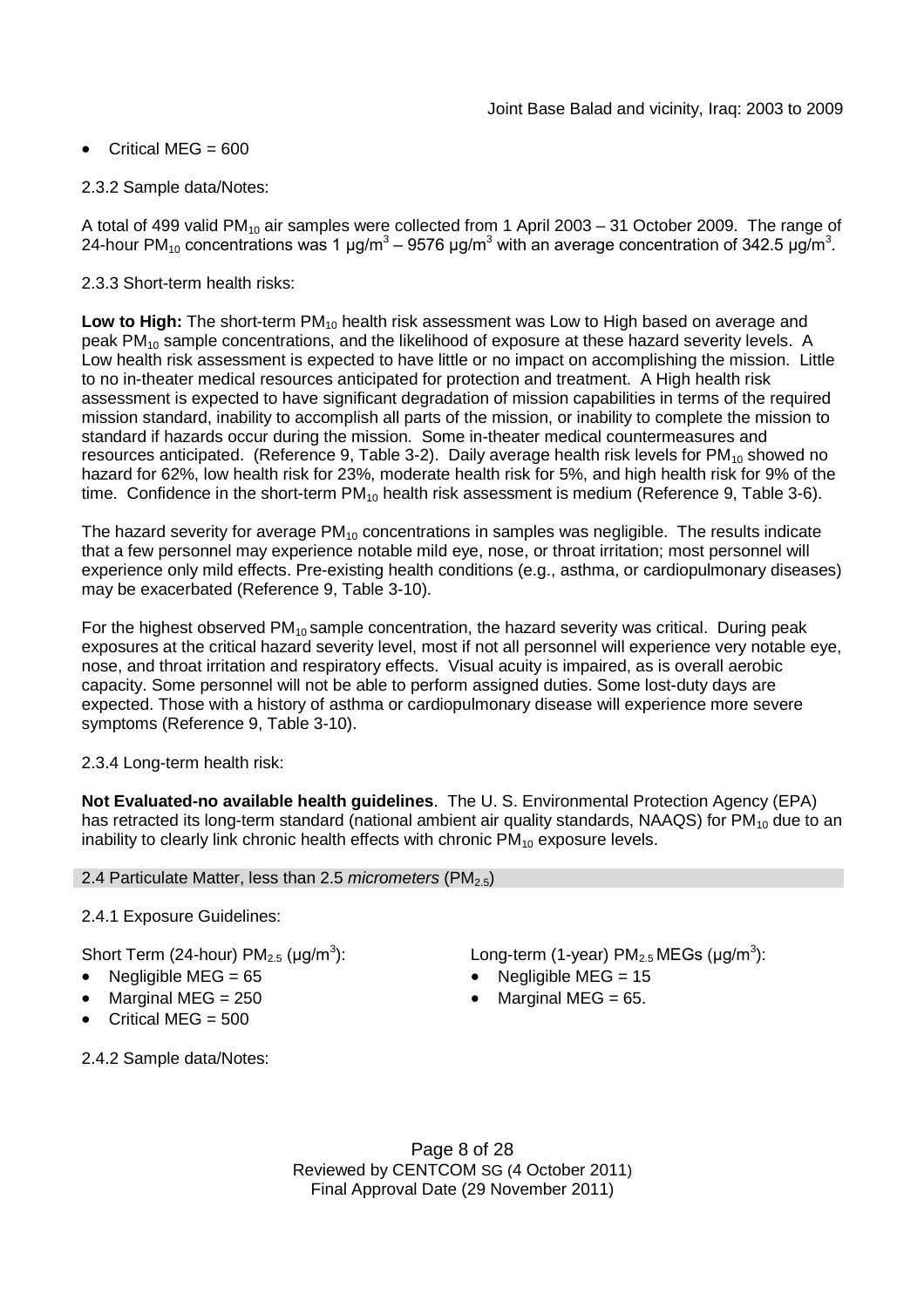A total of 152 valid  $PM<sub>2.5</sub>$  air samples were collected from 1 October 2006 to 31 October 2009. The range of 24-hour PM<sub>2.5</sub> concentrations was 21 μg/m<sup>3</sup> – 2889 μg/m<sup>3</sup> with an average concentration of 187  $\mu$ g/m<sup>3</sup>.

### 2.4.3 Short-term health risks:

Low to High: The short-term PM<sub>2.5</sub> health risk assessment was Low to High based on average and peak PM2.5 sample concentrations, and the likelihood of exposure at these hazard severity levels. A Low health risk assessment is expected to have little or no impact on accomplishing the mission. Little to no in-theater medical resources anticipated for protection and treatment. A High health risk assessment is expected to have significant degradation of mission capabilities in terms of the required mission standard, inability to accomplish all parts of the mission, or inability to complete the mission to standard if hazards occur during the mission. Some in-theater medical countermeasures and resources anticipated. (Reference 9, Table 3-2). Daily average health risk levels for  $PM_{2.5}$  showed no hazard for 26%, low health risk for 62%, moderate health risk for 7%, and high health risk for 6% of the time. Confidence in the short-term  $PM<sub>2.5</sub>$  health risk assessment is low to medium (Reference 9, Table 3-6).

The hazard severity for average  $PM<sub>2.5</sub>$  concentrations in samples was negligible. The results indicate that a few personnel may experience notable mild eye, nose, or throat irritation; most personnel will experience only mild effects. Pre-existing health conditions (e.g., asthma, or cardiopulmonary diseases) may be exacerbated (Reference 9, Table 3-10).

For the highest observed  $PM<sub>2.5</sub>$  sample concentration, the hazard severity was critical. During peak exposures at the critical hazard severity level, most if not all personnel will experience very notable eye, nose, and throat irritation and respiratory effects. Visual acuity is impaired, as is overall aerobic capacity. Some personnel will not be able to perform assigned duties. Some lost-duty days are expected. Those with a history of asthma or cardiopulmonary disease will experience more severe symptoms (Reference 9, Table 3-10).

# 2.4.4 Long-term health risks:

**Moderate:** The long-term health risk assessment was Moderate based on average PM<sub>2.5</sub> concentration, and the likelihood of exposure at this hazard severity level. A Moderate health risk level suggests that long-term exposure to  $PM<sub>2.5</sub>$  is expected to require limited future medical surveillance activities and related resources anticipated, documentation of environmental data in designated Department of Defense archive, and documentation of exposed groups or personnel of surveillance interest. (Reference 9, Table 3-3). Confidence in the long-term  $PM_{2.5}$  health risk assessment is low to medium (Reference 9, Table 3-6).

The hazard severity was marginal for average  $PM<sub>2.5</sub>$  sample concentrations. The results suggest that with repeated exposures above the marginal hazard severity threshold, it is plausible that development of chronic health conditions such as reduced lung function or exacerbated chronic bronchitis, chronic obstructive pulmonary disease, asthma, atherosclerosis, or other cardiopulmonary diseases could occur in generally healthy troops. Those with a history of asthma or cardiopulmonary disease are considered to be at particular risk (Reference 9, Table 3-11).

# 2.5 Airborne Metals

2.5.1 Exposure Guidelines:

Short Term (14-day) Beryllium MEGs (µg /m<sup>3</sup>

): Long-term (1-year) Beryllium MEGs (μg /m<sup>3</sup>):

Negligible MEG = 1.4E-2 Negligible MEG = 1.4E-2

Page 9 of 28 Reviewed by CENTCOM SG (4 October 2011) Final Approval Date (29 November 2011)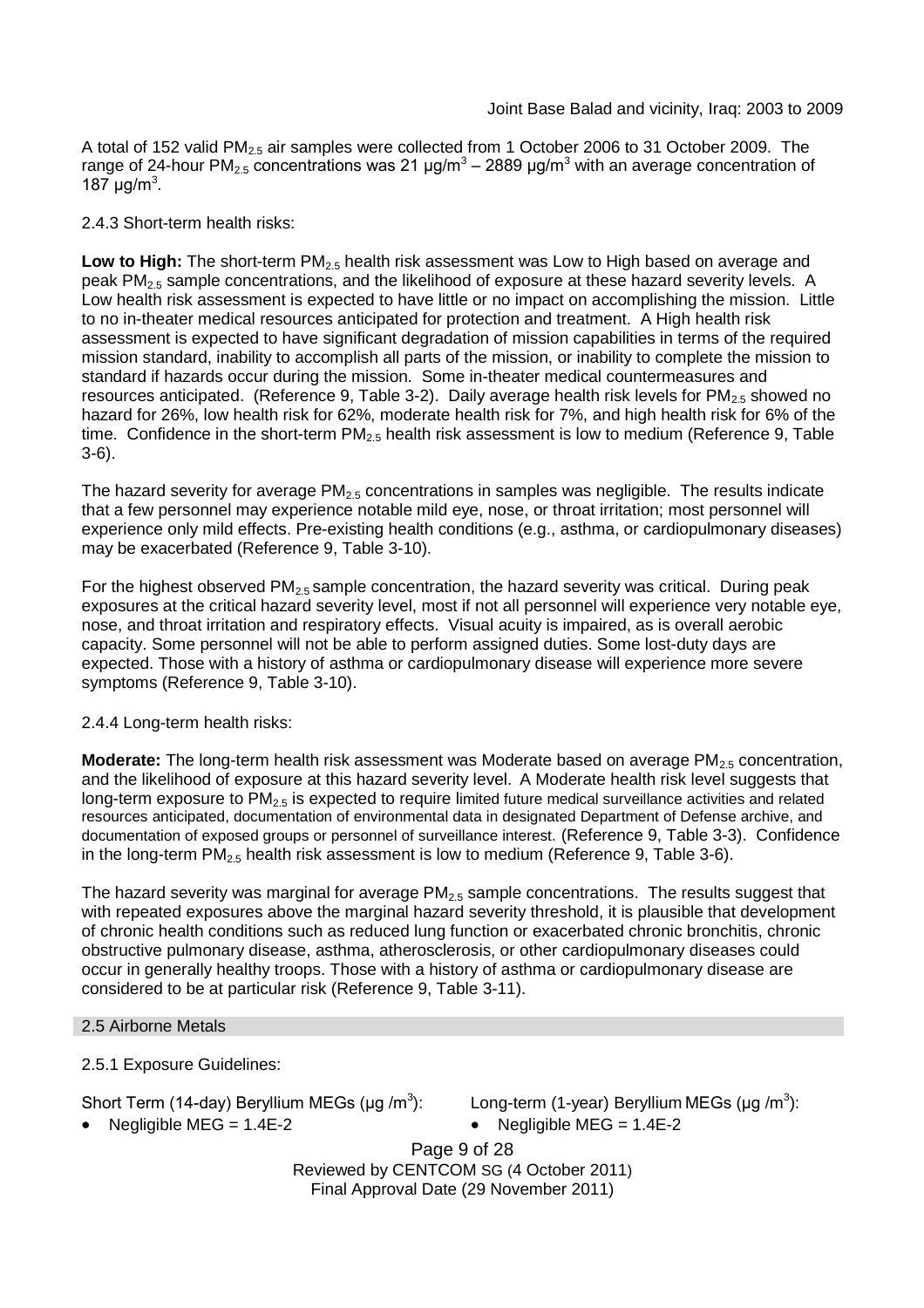### Joint Base Balad and vicinity, Iraq: 2003 to 2009

Short Term (14-day) Vanadium MEGs (µg /m<sup>3</sup>

Short Term (14-day) Aluminum MEGs (µg /m<sup>3</sup>

2.5.2 Sample data/Notes:

): Long-term (1-year) Vanadium MEGs (μg /m<sup>3</sup>):

Negligible  $MEG = 5.5E-1$   $\bullet$  Negligible  $MEG = 6.8E-2$ 

): Long-term (1-year) Aluminum MEGs (μg /m<sup>3</sup>):

Negligible MEG =  $340$   $\bullet$  Negligible MEG =  $3.4$ 

A total of 499 valid PM<sub>10</sub> airborne metal samples were collected at JBB and vicinity from 1 April 2003 to 31 October 2009.

2.5.3 Short-term health risks:

Low: Beryllium had an average (0.03  $\mu$ g/m<sup>3</sup>) and peak (0.64  $\mu$ g/m<sup>3</sup>) sample concentration that exceeded the short-term 14 day negligible MEG (1.4E-2  $\mu$ g /m<sup>3</sup>). The short-term health risk assessment for PM<sup>10</sup> airborne beryllium sample concentrations was Low. Confidence in the health risk assessment is medium (Reference 9, Table 3-6).

The hazard severity for average and peak  $PM_{10}$  airborne beryllium concentrations in samples was negligible. The results indicate that a few exposed personnel (if any) are expected to have noticeable health effects during mission. Exposed personnel are expected to be able to effectively perform all critical tasks during mission operations. Minimal to no degradation of abilities to conduct complex tasks are expected (Reference 9, Table 3-4).

Low: Vanadium had an average (0.12  $\mu$ g/m<sup>3</sup>) and peak (0.75  $\mu$ g/m<sup>3</sup>) sample concentration that exceeded the short-term 14 day negligible MEG (5.5E-1 µg /m<sup>3</sup>). The short-term health risk assessment for  $PM_{10}$  airborne vanadium sample concentrations was Low. Confidence in the health risk assessment is medium (Reference 9, Table 3-6).

The hazard severity for average and peak  $PM_{10}$  airborne vanadium concentrations in samples was negligible. The results indicate that a few exposed personnel (if any) are expected to have noticeable health effects during mission. Exposed personnel are expected to be able to effectively perform all critical tasks during mission operations. Minimal to no degradation of abilities to conduct complex tasks are expected (Reference 9, Table 3-4).

2.5.4 Long-term health risks:

Low: Aluminum had an average (5.4 μg/m<sup>3</sup>) sample concentration that exceeded the long-term 1 year negligible MEG (3.4 µg/m<sup>3</sup>). The long-term health risk assessment for PM<sub>10</sub> airborne aluminum sample concentrations was Low. Confidence in the health risk assessment is low (Reference 9, Table 3-6).

The hazard severity was negligible for average  $PM_{10}$  aluminum sample concentrations. The results suggest that with repeated exposures above the negligible hazard severity threshold, few exposed personnel (if any) are expected to develop delayed onset, irreversible effects (Reference 9, Table 3-4).

Low: Vanadium had an average (0.12 μg/m<sup>3</sup>) sample concentration that exceeded the long-term 1 year negligible MEG (6.8E-2 μg/m<sup>3</sup>). The long-term health risk assessment for PM<sub>10</sub> airborne vanadium sample concentrations was Low. Confidence in the health risk assessment is low (Reference 9, Table 3-6).

> Page 10 of 28 Reviewed by CENTCOM SG (4 October 2011) Final Approval Date (29 November 2011)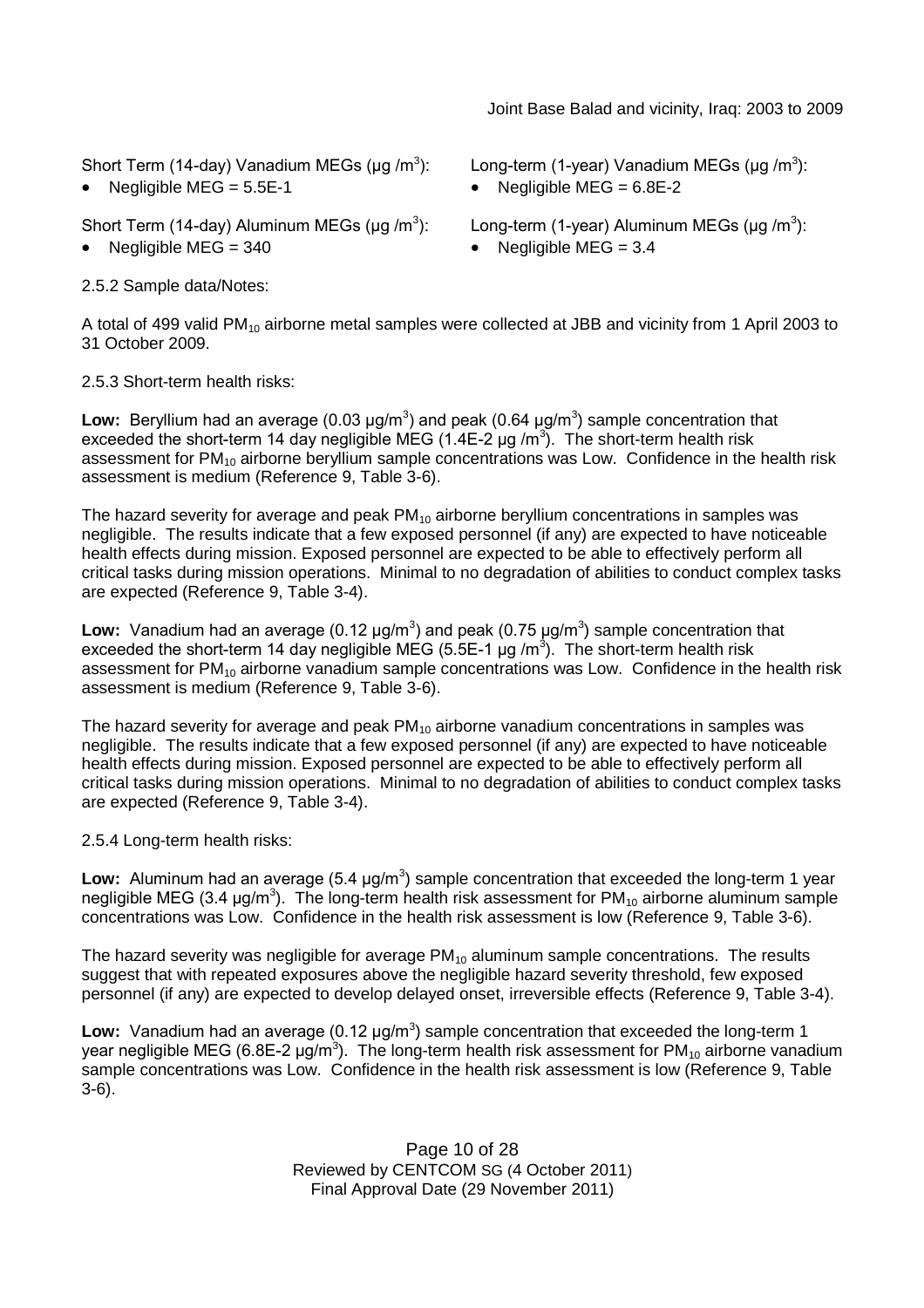The hazard severity was negligible for average  $PM_{10}$  vanadium sample concentrations. The results suggest that with repeated exposures above the negligible hazard severity threshold, few exposed personnel (if any) are expected to develop delayed onset, irreversible effects (Reference 9, Table 3-4).

#### 2.6 Volatile Organic Compounds (VOC)

2.6.1 Exposure Guidelines: Short Term (14-day) Acrolein MEGs (µg /m<sup>3</sup>

): Long-term (1-year) Acrolein MEGs (μg /m<sup>3</sup>):

Negligible MEG = 46 Negligible MEG = 1.4E-1

2.6.2 Sample data/Notes:

The health risk assessment is based on average and peak concentration of 419 valid volatile organic chemical (VOC) air samples collected from 1 August 2004 to 31 October 2009.

2.6.3 Short-term health risks:

None of the analyzed VOC pollutants were found at concentrations above short-term MEGs.

2.6.4 Long-term health risks:

Low: Acrolein had an average (1.26 ug/m<sup>3</sup>) sample concentration that exceeded the long-term 1 year negligible MEG (1.4E-1  $\mu$ g/m<sup>3</sup>). The long-term health risk assessment for acrolein sample concentrations was Low. Confidence in the health risk assessment is low (Reference 9, Table 3-6).

The hazard severity was negligible for average acrolein sample concentrations. The results suggest that with repeated exposures above the negligible hazard severity threshold, few exposed personnel (if any) are expected to develop delayed onset, irreversible effects (Reference 9, Table 3-4).

# **3 Soil**

3.1 Site-Specific Sources Identified

3.2 Sample data/Notes:

A total of 52 valid surface soil samples were collected from 1 May 2003 to 31 October 2009, to assess OEH health risk to deployed personnel. The primary soil contamination exposure pathways were dermal contact and dust inhalation. Typical parameters analyzed for included SVOCs, heavy metals, PCBs, pesticides, herbicides. If the contaminant was known or suspected, other parameters may have been analyzed for (i.e. total petroleum hydrocarbons (TPH) and polycyclic aromatic hydrocarbons (PAH) near fuel spills). The percent of the population exposed to soil and associated dust in the sampled areas was > 75% for 0 samples, 50–75% for 1 sample, 25–50% for 1 sample, 10–25% for 3 samples, 0–25% for 2 samples and <10% for 42 samples. For the risk assessment, personnel were assumed to remain at this location for 6 months to 1 year.

# *3.3 Short-term health risk:*

**Not an identified source of health risk**. Currently, sampling data for soil are not evaluated for short term (acute) health risks**.**

*3.4 Long-term health risk:*

Page 11 of 28 Reviewed by CENTCOM SG (4 October 2011) Final Approval Date (29 November 2011)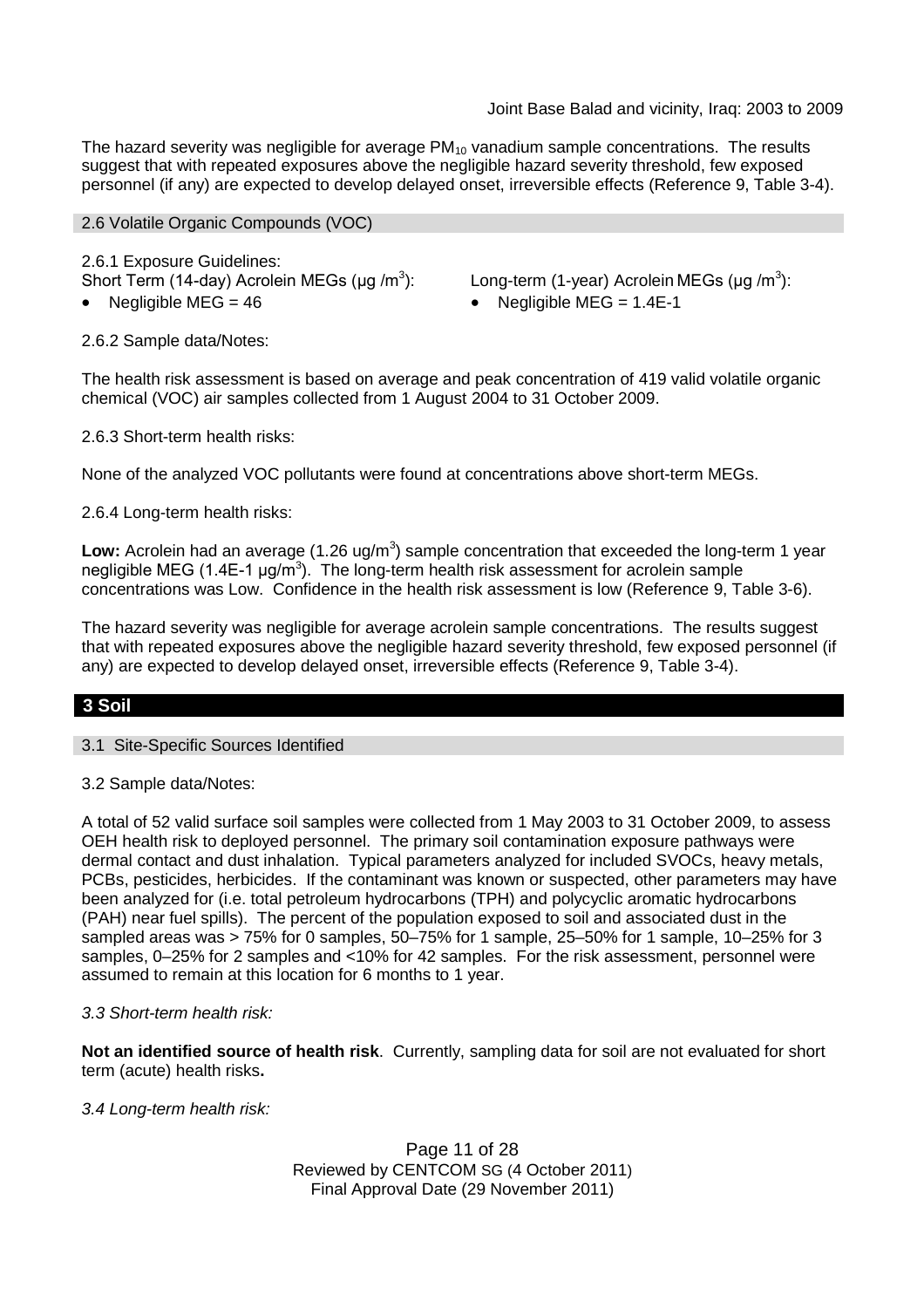**None identified based on available sample data.** No parameters were detected more than five percent of the time and exceeded 1-year Negligible MEGs.

### **4 Water**

In order to assess the health risk to U.S. personnel from exposure to water in theater, the APHC identified the most probable exposure pathways. These are based on the administrative information provided on the field data sheets submitted with the samples taken over the time period being evaluated.

#### 4.1 Drinking Water: Bottled or Packaged Water and ROWPU Water

#### 4.1.1 Site-Specific Sources Identified

From 2003 to 2005, drinking water supplies at JBB were from locally procured bottled water sources approved by US Army Veterinary Services personnel. Since 2005, commercial contractor, Al-Morrell Development (© 2007 Morrell International) produced drinking (bottled/packaged) water using reverse osmosis water purification units (ROWPUs) to filter and disinfect source water taken from an irrigation canal fed by the Tigris River. The U.S. Army Veterinary Services personnel monitored the bottled water production process and conducted monthly bacteriological (bac-t) testing and additional quarterly quality assurance (QA) analysis. Bottled water expired 6 months after production. Routine field tests conducted by US Army Veterinary Services and preventive medicine detachments included bacteriological, chemical, biological, radiological, and nuclear (CBRN), free available chlorine (FAC), and other sanitation surveillance parameters per Department of the Army (DA) Technical Bulletin, Medical 577, Sanitary Control and Surveillance of Field Water Supplies, December 2005. In addition to the military QA analyses, the contractor performed its own QA testing.

#### 4.1.2 Sample data/Notes:

To assess the potential for adverse health effects to troops, the following assumptions were made about dose and duration: A conservative (protective) assumption was that personnel routinely ingested 15 L/day of bottled water for up to 365 days (1-year). It was further assumed that control measures were not used. A total of 51 valid bottled water and ROWPU water samples were collected from 1 April 2003 to 31 December 2008.

4.1.3 Short-term health risks:

**Low:** Lead had an average (0.0015 mg/L) and peak (0.02 mg/L) sample concentration that exceeded the 1 year negligible MEG (0.015 mg/L) and short-term MEGs were unavailable. The short-term health risk assessment for lead sample concentrations was Low. Confidence in the health risk assessment is low (Reference 9, Table 3-6).

The hazard severity for average and peak lead concentrations in samples was negligible. The results indicate that a few exposed personnel (if any) are expected to have noticeable health effects during mission. Exposed personnel are expected to be able to effectively perform all critical tasks during mission operations. Minimal to no degradation of abilities to conduct complex tasks are expected (Reference 9, Table 3-4).

**Low:** Phosphorus had an average (0.0065 mg/L) and peak (0.03 mg/L) sample concentration that exceeded the 1 year negligible MEG (9.3E-5 mg/L) and short-term MEGs were unavailable. The short-

> Page 12 of 28 Reviewed by CENTCOM SG (4 October 2011) Final Approval Date (29 November 2011)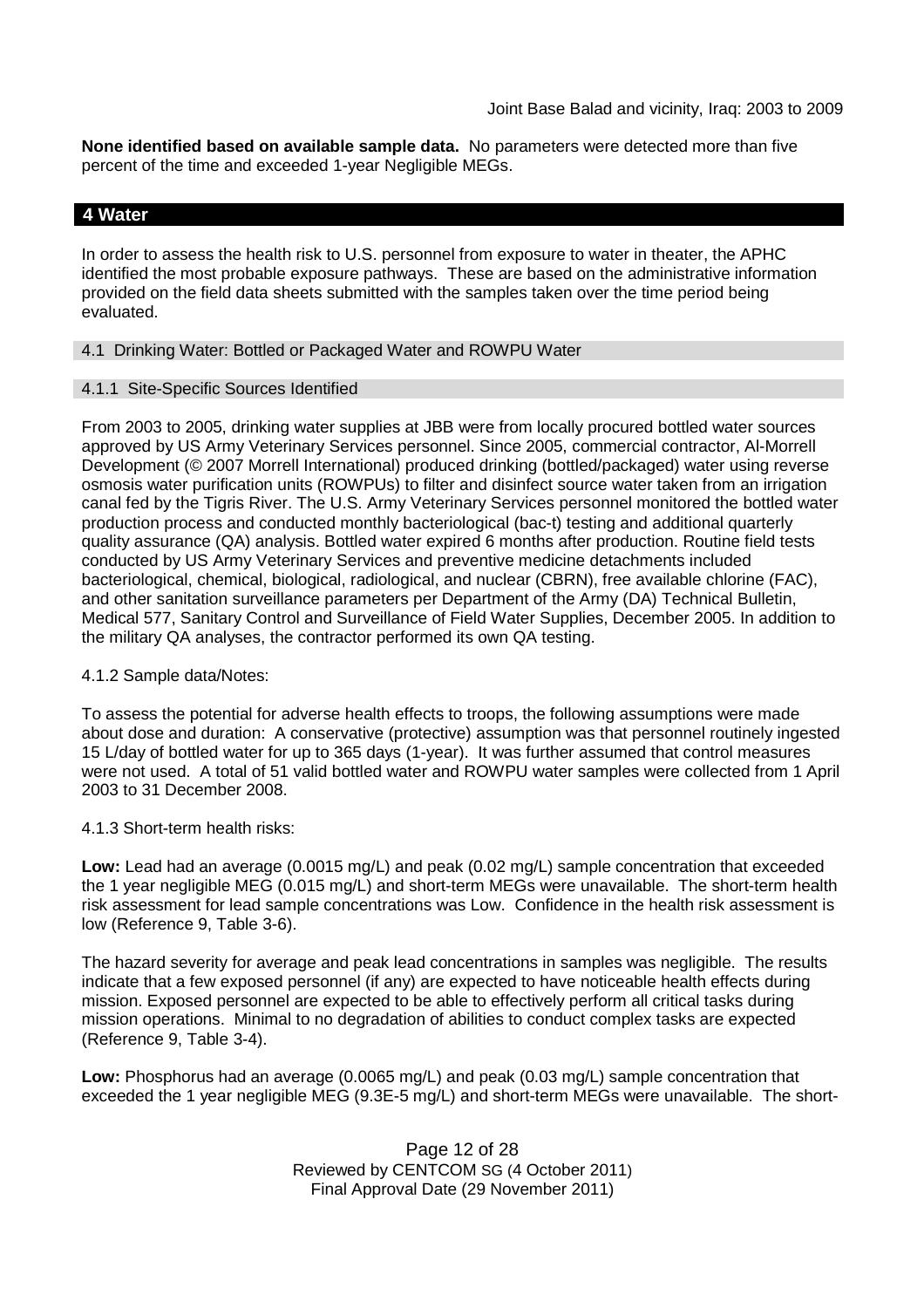term health risk assessment for phosphorus sample concentrations was Low. Confidence in the health risk assessment is low (Reference 9, Table 3-6).

The hazard severity for average and peak phosphorus concentrations in samples was negligible. The results indicate that a few exposed personnel (if any) are expected to have noticeable health effects during mission. Exposed personnel are expected to be able to effectively perform all critical tasks during mission operations. Minimal to no degradation of abilities to conduct complex tasks are expected (Reference 9, Table 3-4).

#### 4.1.4 Long-term health risks:

**Low:** Phosphorus had an average (0.0065 mg/L) sample concentration that exceeded the long-term 1 year negligible MEG (9.3E-5 mg/L). The long-term health risk assessment for phosphorus sample concentrations was Low. Confidence in the health risk assessment is low (Reference 9, Table 3-6).

The hazard severity was negligible for average phosphorus sample concentrations. The results suggest that with repeated exposures above the negligible hazard severity threshold, few exposed personnel (if any) are expected to develop delayed onset, irreversible effects (Reference 9, Table 3-4).

### 4.2 Non-Drinking Water: Disinfected

### 4.2.1 Site-Specific Sources Identified

Although the primary route of exposure for most microorganisms was ingestion of contaminated water, dermal exposure to some microorganisms, chemicals, and biologicals may have also caused adverse health effects. Complete exposure pathways included brushing teeth, personal hygiene, cooking, providing medical and dental care using a contaminated water supply or during dermal contact at vehicle or aircraft wash racks.

Potable water used for purposes other than drinking was produced by the contractor KBR (© 2010 KBR, Inc.) using ROWPUs to filter and disinfect source water taken from an irrigation canal fed by the Tigris River. Military ROWPUs were on the ground but were only used for emergency backup. Rawwater testing (pre-ROWPU treatment) was performed annually or for new water sources. Groundwater wells located throughout JBB were certified by preventive medicine personnel and were authorized for use in conjunction with a ROWPU for water production, but they were only for backup if the water levels in the irrigation canal drop. Treated water was distributed to the dining facilities for cooking and hand washing. Additionally, treated water produced by KBR was used to fill all the water tanks on the installation for showers, toilets, personal hygiene, dust abatement, street cleaning, and washing of aircraft. Routine field tests conducted by KBR included bacteriological, CBRN, FAC, and other sanitation surveillance parameters per TB MED 577. In addition to the military QA monitoring, the contractor performed its own QA testing.

#### 4.2.2 Sample data/Notes:

To assess the potential for adverse health effects to troops the following assumptions were made about dose and duration: All U.S. personnel at this location were expected to remain at this site for approximately 1 year. A conservative (protective) assumption is that personnel routinely consumed less than 5L/day of non-drinking water for up to 365 days (1-year). It is further assumed that control measures and/or personal protective equipment were not used. A total of 51 ROWPU-treated, nondrinking water samples from 1 April 2004 to 31 October 2009 were evaluated for this health risk assessment.

> Page 13 of 28 Reviewed by CENTCOM SG (4 October 2011) Final Approval Date (29 November 2011)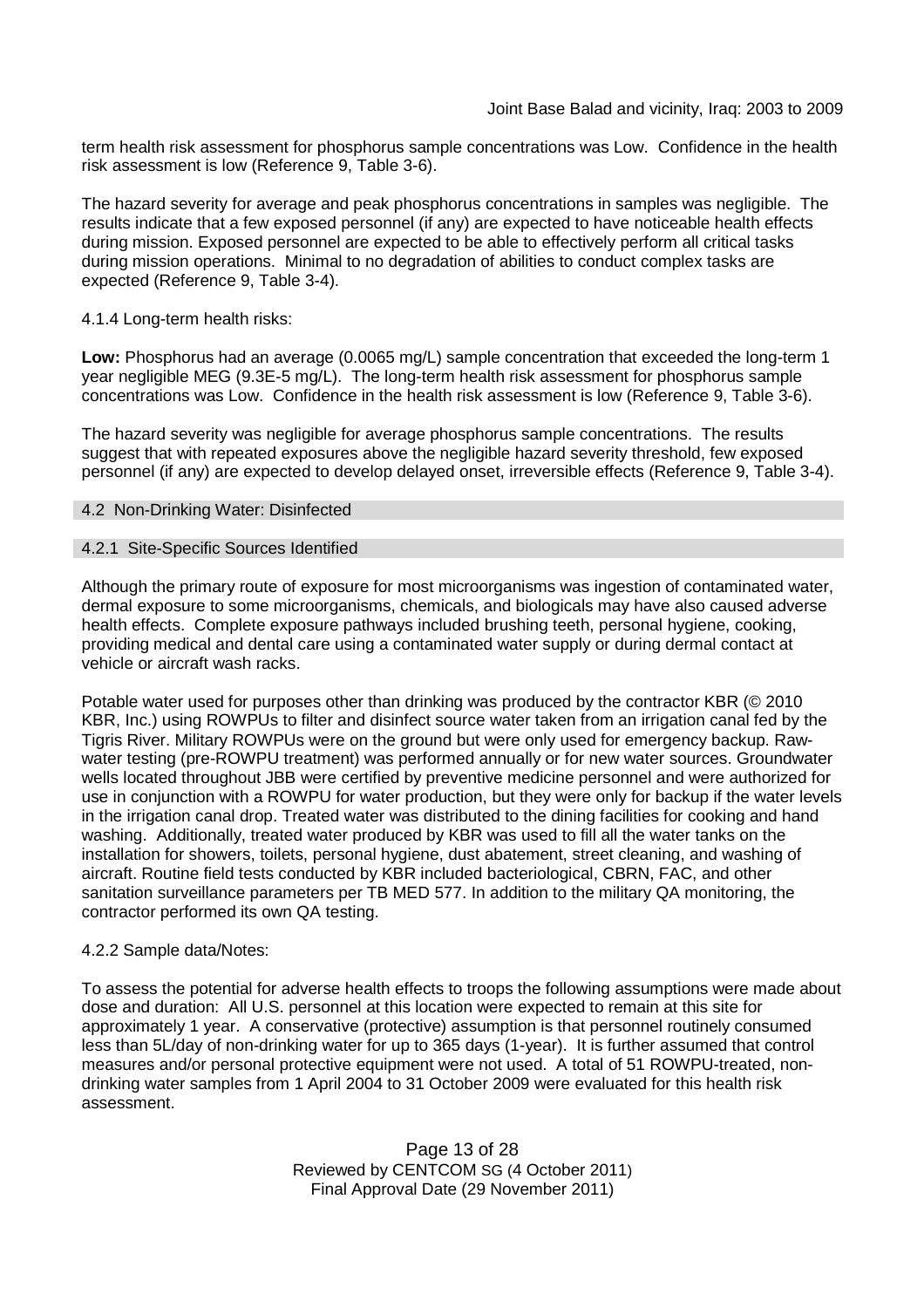#### 4.2.3 Short-term health risks:

**Low:** Phosphorus had an average (0.006 mg/L) and peak (0.03 mg/L) sample concentration that exceeded the 1 year negligible MEG (9.3E-5 mg/L) and short-term MEGs were unavailable. The shortterm health risk assessment for phosphorus sample concentrations was Low. Confidence in the health risk assessment is low/medium/high (Reference 9, Table 3-6).

The hazard severity for average and peak phosphorus concentrations in samples was negligible. The results indicate that a few exposed personnel (if any) are expected to have noticeable health effects during mission. Exposed personnel are expected to be able to effectively perform all critical tasks during mission operations. Minimal to no degradation of abilities to conduct complex tasks are expected (Reference 9, Table 3-4).

4.2.4 Long-term health risks:

**Low:** Phosphorus had an average (0.006 mg/L) sample concentration that exceeded the long-term 1 year negligible MEG (9.3E-5 mg/L). The short-term health risk assessment for phosphorus sample concentrations was Low. Confidence in the health risk assessment is low (Reference 9, Table 3-6).

The hazard severity was negligible for average phosphorus sample concentrations. The results suggest that with repeated exposures above the negligible hazard severity threshold, few exposed personnel (if any) are expected to develop delayed onset, irreversible effects (Reference 9, Table 3-4).

# **5 Military Unique**

#### 5.1 Chemical Biological, Radiological Nuclear (CBRN) Weapons

No specific hazard sources were documented in the Defense Occupational and Environmental Health Readiness System (DOEHRS), or the Military Environmental Surveillance Library (MESL) from the 1 April 2003 to 31 October 2009 timeframe.

#### 5.2 Depleted Uranium (DU)

DU was a component of some aircraft that were on JBB and/or transited through JBB, as well as a component of some weapon systems. The Multi-National Corps (MNC)-I Nuclear Medical Science Officer conducted a DU survey of JBB on 3 April 2007. The only site identified to have DU present was at the abandoned/damaged US and Iraqi military vehicles storage area near the burn pit. Only one vehicle at the site contained DU. DU levels found were not a health hazard or concern to personnel.

No specific health risks were identified.

### 5.3 Ionizing Radiation

No specific hazard sources were documented in the DOEHRS, or MESL from the 1 April 2003 to 31 October 2009 timeframe.

#### 5.4 Non-Ionizing Radiation

No specific hazard sources were documented in the DOEHRS, or MESL from the 1 April 2003 to 31 October 2009 timeframe.

#### **6 Endemic Disease**

Page 14 of 28 Reviewed by CENTCOM SG (4 October 2011) Final Approval Date (29 November 2011)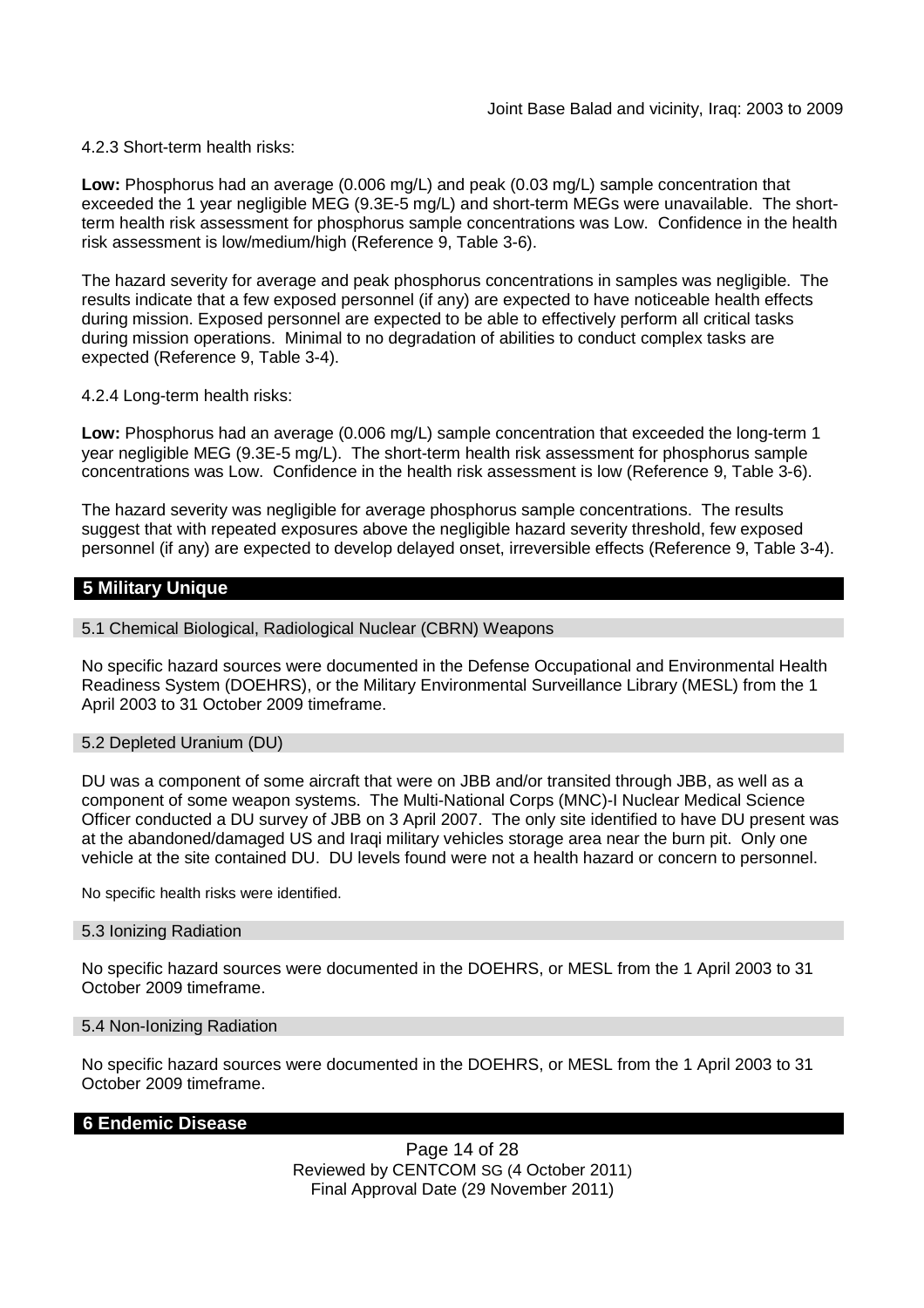This document lists the endemic diseases reported in the region, its specific health risks and severity and general health information about the diseases. USCENTCOM MOD 11 (Reference 11) lists deployment requirements, to include immunizations and chemoprophylaxis, in effect during the timeframe of this POEMS.

#### 6.1 Foodborne and Waterborne Diseases

Food borne and waterborne diseases in the area are transmitted through the consumption of local food and water. Local unapproved food and water sources (including ice) are heavily contaminated with pathogenic bacteria, parasites, and viruses to which most U.S. Service Members have little or no natural immunity. Effective host nation disease surveillance does not exist within the country. Only a small fraction of diseases are identified or reported in host nation personnel. Diarrheal diseases are expected to temporarily incapacitate a very high percentage of U.S. personnel within days if local food, water, or ice is consumed. Hepatitis A and typhoid fever infections typically cause prolonged illness in a smaller percentage of unvaccinated personnel. Vaccinations are required for DOD personnel and contractors. In addition, although not specifically assessed in this document, significant outbreaks of viral gastroenteritis (e.g., norovirus) and food poisoning (e.g., *Bacillus cereus*, *Clostridium perfringens*, *Staphylococcus*) may occur. Key disease risks are summarized below:

Mitigation strategies were in place and included consuming food and water from approved sources, vaccinations (when available), frequent hand washing and general sanitation practices.

### 6.1.1 Diarrheal diseases (bacteriological)

**High, mitigated to Low**: Diarrheal diseases are expected to temporarily incapacitate a very high percentage of personnel (potentially over 50% per month) within days if local food, water, or ice is consumed. Field conditions (including lack of hand washing and primitive sanitation) may facilitate person-to-person spread and epidemics. Typically mild disease treated in outpatient setting; recovery and return to duty in less than 72 hours with appropriate therapy. A small proportion of infections may require greater than 72 hours limited duty, or hospitalization.

#### 6.1.2 Hepatitis A, typhoid/paratyphoid fever, and diarrhea-protozoal

**High, mitigated to Low**: Unmitigated health risk to U.S. personnel is high year round for hepatitis A and typhoid/paratyphoid fever, and Moderate for diarrhea-protozoal. Mitigation was in place to reduce the risks to low. Hepatitis A, typhoid/paratyphoid fever, and diarrhea-protozoal disease may cause prolonged illness in a small percentage of personnel (less than 1% per month). Although much rarer, other potential diseases in this area that are also considered a Moderate risk include: hepatitis E, diarrhea-cholera, and brucellosis.

#### *6.1.3 Short-term Health Risks:*

**Low**: The overall unmitigated short-term risk associated with food borne and waterborne diseases are considered High (bacterial diarrhea, hepatitis A, typhoid/paratyphoid fever) to Moderate (diarrheacholera, diarrhea-protozoal, brucellosis) to Low (hepatitis E) if local food or water is consumed. Preventive Medicine measures reduced the risk to Low. Confidence in the health risk estimate was high.

#### *6.1.4 Long-term Health Risks:*

# **None identified based on available data.**

Page 15 of 28 Reviewed by CENTCOM SG (4 October 2011) Final Approval Date (29 November 2011)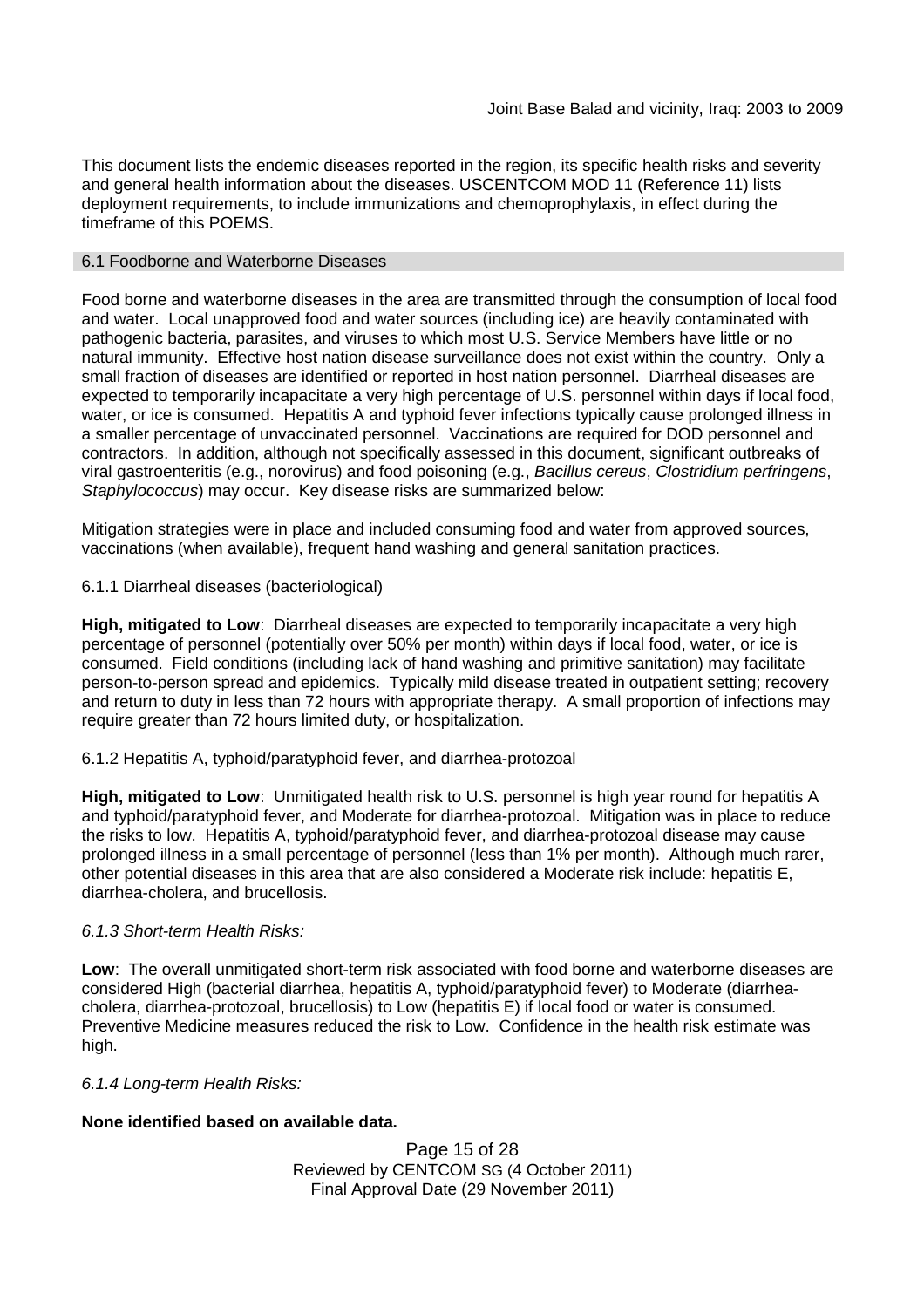#### 6.2 Arthropod Vector-Borne Diseases

During the warmer months, the climate and ecological habitat support populations of arthropod vectors, including mosquitoes, ticks, mites, and sandflies. Significant disease transmission is sustained countrywide, including urban areas. Mitigation strategies were in place and included proper wear of treated uniforms, application of repellent to exposed skin, and use of bed nets and chemoprophylaxis (when applicable). Additional methods included the use of pesticides, reduction of pest/breeding habitats, and engineering controls.

### *6.2.1 Malaria*

**None**: Indigenous transmission of malaria in Iraq was eliminated as of 2008 reducing risk among personnel exposed to mosquito bites to None.

#### *6.2.2 Leishmaniasis*

**Moderate, mitigated to Low**: The disease risk is Moderate during the warmer months when sandflies are most prevalent, but reduced to low with mitigation measures. Leishmaniasis is transmitted by sand flies. There are two forms of the disease; cutaneous (acute form) and visceral (a more latent form of the disease). The leishmaniasis parasites may survive for years in infected individuals and this infection may go unrecognized by physicians in the U.S. when infections become symptomatic years later. Cutaneous infection is unlikely to be debilitating, though lesions may be disfiguring. Visceral leishmaniasis disease can cause severe febrile illness which typically requires hospitalization with convalescence over 7 days.

### *6.2.3 Crimean-Congo hemorrhagic fever*

**Moderate, mitigated to Low**: Unmitigated risk is moderate, but reduced to low with mitigation measures. Crimean-Congo hemorrhagic fever occurs in rare cases (less than 0.1% per month attack rate in indigenous personnel) and is transmitted by tick bites or occupational contact with blood or secretions from infected animals. The disease typically requires intensive care with fatality rates from 5% to 50%.

#### *6.2.4 Sandfly fever*

**Moderate, mitigated to Low**: Sandfly fever has a Moderate risk with potential disease rates from 1% to 10% per month under worst case conditions. Mitigation measures reduced the risk to low. The disease is transmitted by sandflies and occurs more commonly in children though adults are still at risk. Sandfly fever disease typically resulted in debilitating febrile illness requiring 1 to 7 days of supportive care followed by return to duty.

#### *6.2.5 Sindbis (and Sindbis-like viruses)*

**Low**: Sindbis and sindbis-like viruses are maintained in a bird-mosquito cycle in rural areas and occasionally caused limited outbreaks among humans. The viruses are transmitted by a variety of *Culex* mosquito species found primarily in rural areas. A variety of bird species may serve as reservoir or amplifying hosts. Extremely rare cases (less than 0.01% per month attack rate) could have occurred seasonally (April - November). Debilitating febrile illness often accompanied by rash, typically requires 1 to 7 days of supportive care; significant arthralgias may persist for several weeks or more in some cases. This disease is associated with a low health risk estimate.

> Page 16 of 28 Reviewed by CENTCOM SG (4 October 2011) Final Approval Date (29 November 2011)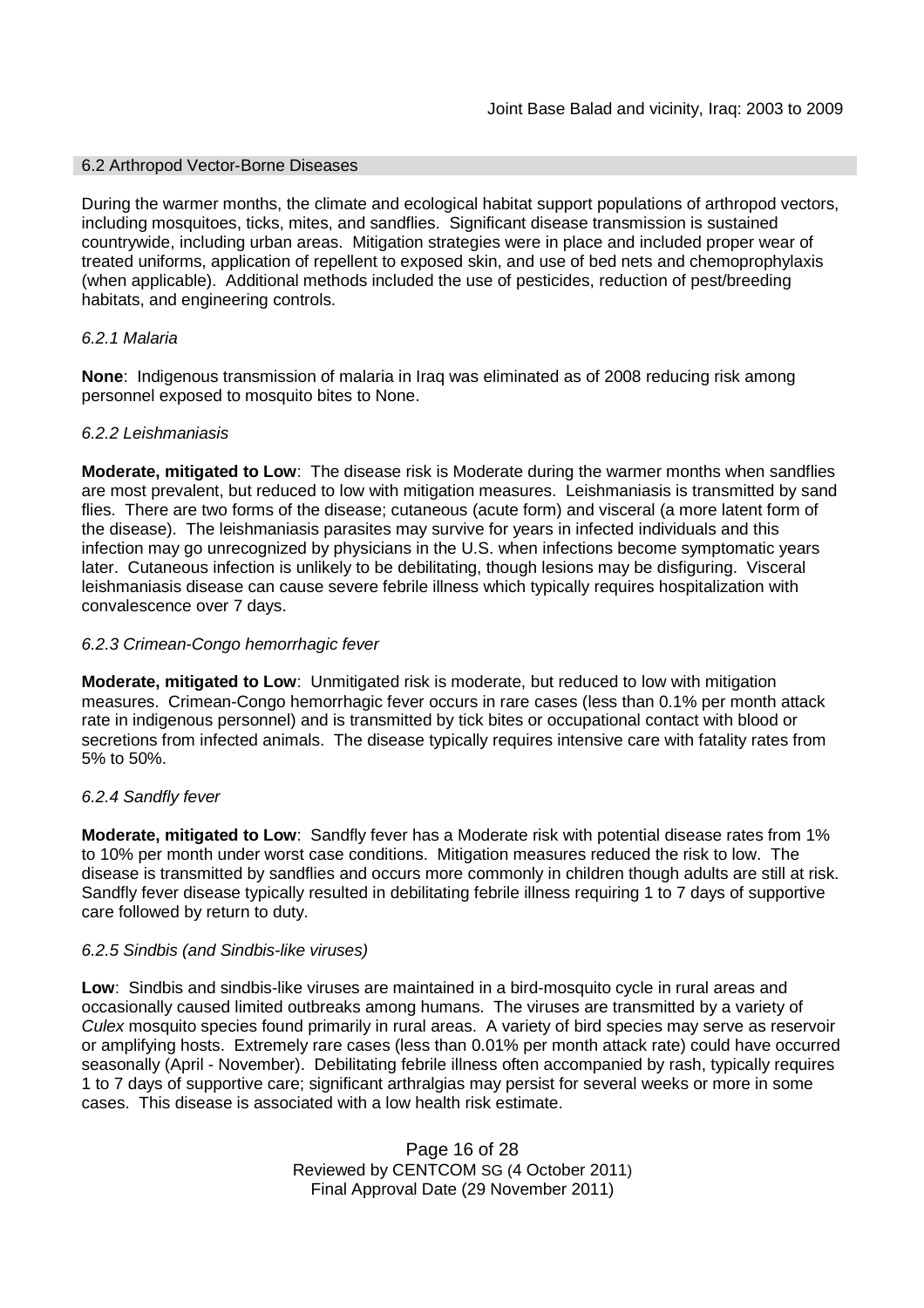### 6.2.6 *Rickettsioses, tickborne (spotted fever group)*

**Low**: Rare cases (less than 0.1% per month) of rickettsioses disease are possible among personnel exposed to tick bites. Rickettsioses are transmitted by multiple species of hard ticks, including *Rhipicephalus* spp., which are associated with dogs. Other species of ticks, including *Ixodes* are also capable of transmitting rickettsial pathogens in this group. In addition to dogs, various rodents and other animals also may serve as reservoirs. Ticks are most prevalent from April through November. Incidents can result in debilitating febrile illness, which may require 1 to 7 days of supportive care followed by return to duty. The health risk of rickettsial disease is Low.

### 6.2.7 *Typhus-murine (fleaborne)*

**Low**: Typhus-murine has a Low risk estimate and is assessed as present, but at unknown levels. Rare cases are possible among personnel exposed to rodents (particularly rats) and flea bites. Incidents may result in debilitating febrile illness typically requiring 1 to 7 days of supportive care followed by return to duty.

#### *6.2.8 West Nile fever*

**Low**: West Nile fever is present. The disease is maintained by the bird population and transmitted to humans via mosquito vector. Typically, infections in young, healthy adults were asymptomatic although fever, headache, tiredness, body aches (occasionally with a skin rash on trunk of body), and swollen lymph glands can occurred. This disease is associated with a low risk estimate.

#### *6.2.9 Short -term health risks:*

**Low:** The unmitigated risk is moderate for leishmaniasis - cutaneous (acute), Crimean-Congo hemorrhagic fever, and sandfly fever; Low for, sindbis, rickettsioses-tickborne*,* typhus-fleaborne, and West Nile fever. No hazard from malaria (2008 - 2011). Risk is reduced to Low by proper wear of the uniform and application of repellent to exposed skin. Confidence in the risk estimate is high.

#### *6.2.10 Long -term health risks:*

**Low:** The unmitigated risk is moderate for leishmaniasis-visceral (chronic). Risk is reduced to Low by proper wear of the uniform and application of repellent to exposed skin. Confidence in the risk estimate is high.

#### 6.3 Water Contact Diseases

Tactical operations or recreational activities that involve extensive contact with surface water such as lakes, streams, rivers, or flooded fields may result in significant exposure to leptospirosis and schistosomiasis. Arid portions of Iraq without permanent or persistent bodies of surface water do not support transmission of leptospirosis or schistosomiasis. Risk was restricted primarily to areas along rivers and lakes. These diseases can debilitate personnel for up to a week or more. Leptospirosis risk typically increases during flooding. In addition, although not specifically assessed in this document, bodies of surface water are likely to be contaminated with human and animal waste. Activities such as wading or swimming may result in exposure to enteric diseases including diarrhea and hepatitis via incidental ingestion of water. Prolonged water contact also may lead to the development of a variety of potentially debilitating skin conditions including bacterial or fungal dermatitis. Mitigation strategies were in place and included avoiding water contact and recreational water activities, proper wear of uniform (especially footwear), and protective coverings for cuts/abraded skin.

> Page 17 of 28 Reviewed by CENTCOM SG (4 October 2011) Final Approval Date (29 November 2011)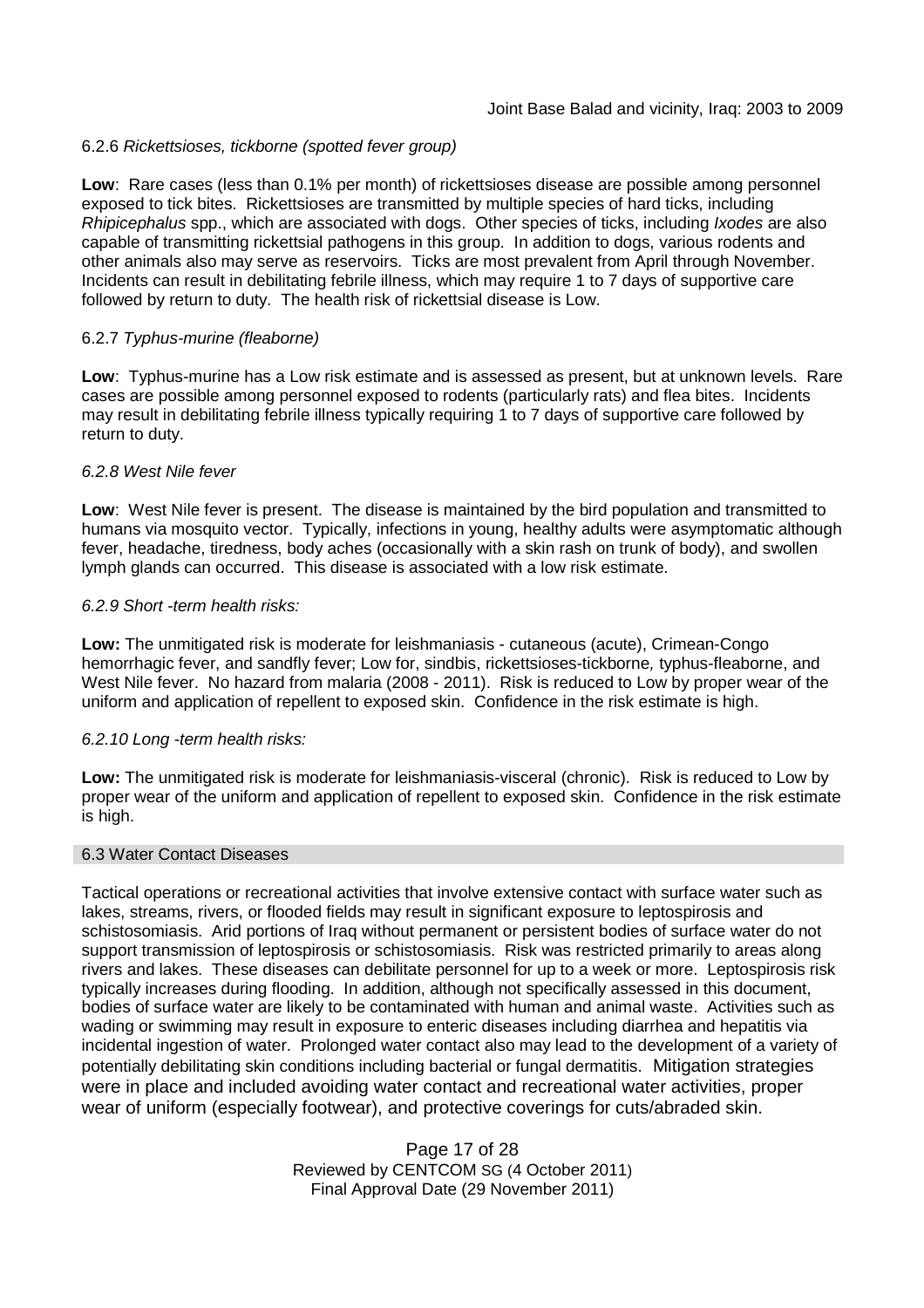### *6.3.1 Leptospirosis*

**Moderate, mitigated to Low**: Human infections occur seasonally (typically April through November) through exposure to water or soil contaminated by infected animals and is associated with wading, and swimming in contaminated, untreated open water. The occurrence of flooding after heavy rainfall facilitates the spread of the organism because as water saturates the environment leptospirosis present in the soil passes directly into surface waters. Leptospirosis can enter the body through cut or abraded skin, mucous membranes, and conjunctivae. Infection may also occur from ingestion of contaminated water. The acute, generalized illness associated with infection may mimic other tropical diseases (for example, dengue fever, malaria, and typhus), and common symptoms include fever, chills, myalgia, nausea, diarrhea, cough, and conjunctival suffusion. Manifestations of severe disease can include jaundice, renal failure, hemorrhage, pneumonitis, and hemodynamic collapse. Recreational activities involving extensive water contact may result in personnel being temporarily debilitated with leptospirosis. This disease is associated with a Moderate health risk estimate.

#### *6.3.2 Schistosomiasis*

**Moderate, mitigated to Low**: Humans are the principal reservoir for schistosomes; humans shed schistosome eggs in urine or feces. Animals such as cattle and water buffalo may also be significant reservoirs. Rare cases (less than 0.1% per month attack rate) may occur seasonally (typically April through November) among personnel wading or swimming in lakes, streams, or irrigated fields which were frequently contaminated with human and animal waste containing schistosome eggs. In groups with prolonged exposure to heavily contaminated foci, attack rates may exceed 10%. Exceptionally heavy concentrations of schistosomes may occur in discrete foci, which were difficult to distinguish from less contaminated areas. In non-immune personnel exposed to such foci, rates of acute schistosomiasis may be over 50%. Mild infections are generally asymptomatic. In very heavy acute infections, a febrile illness (acute schistosomiasis) may occur, especially with *Schistosoma japonicum* and *S. mansoni*, requiring hospitalization and convalescence over 7 days. This disease is associated with a Moderate health risk estimate.

#### *6.3.3 Short -term health risks:*

**Low:** Unmitigated Health risk of schistosomiasis and leptospirosis is Moderate during warmer months. . Mitigation measures reduce the risk to Low. Confidence in the health risk estimate is high.

*6.3.4 Long -term health risks:*

# **None identified based on available data.**

#### 6.4 Respiratory Diseases

Although not specifically assessed in this document, deployed U.S. forces may be exposed to a wide variety of common respiratory infections in the local population. These include influenza, pertussis, viral upper respiratory infections, viral and bacterial pneumonia, and others. The U.S. military populations living in close-quarter conditions are at risk for substantial person-to-person spread of respiratory pathogens. Influenza is of particular concern because of its ability to debilitate large numbers of unvaccinated personnel for several days. Mitigation strategies were in place and included routine medical screenings, vaccination, enforcing minimum space allocation in housing units, implementing head-to-toe sleeping in crowded housing units, implementation of proper PPE when necessary for healthcare providers and detention facility personnel.

*6.4.1 Tuberculosis (TB)*

Page 18 of 28 Reviewed by CENTCOM SG (4 October 2011) Final Approval Date (29 November 2011)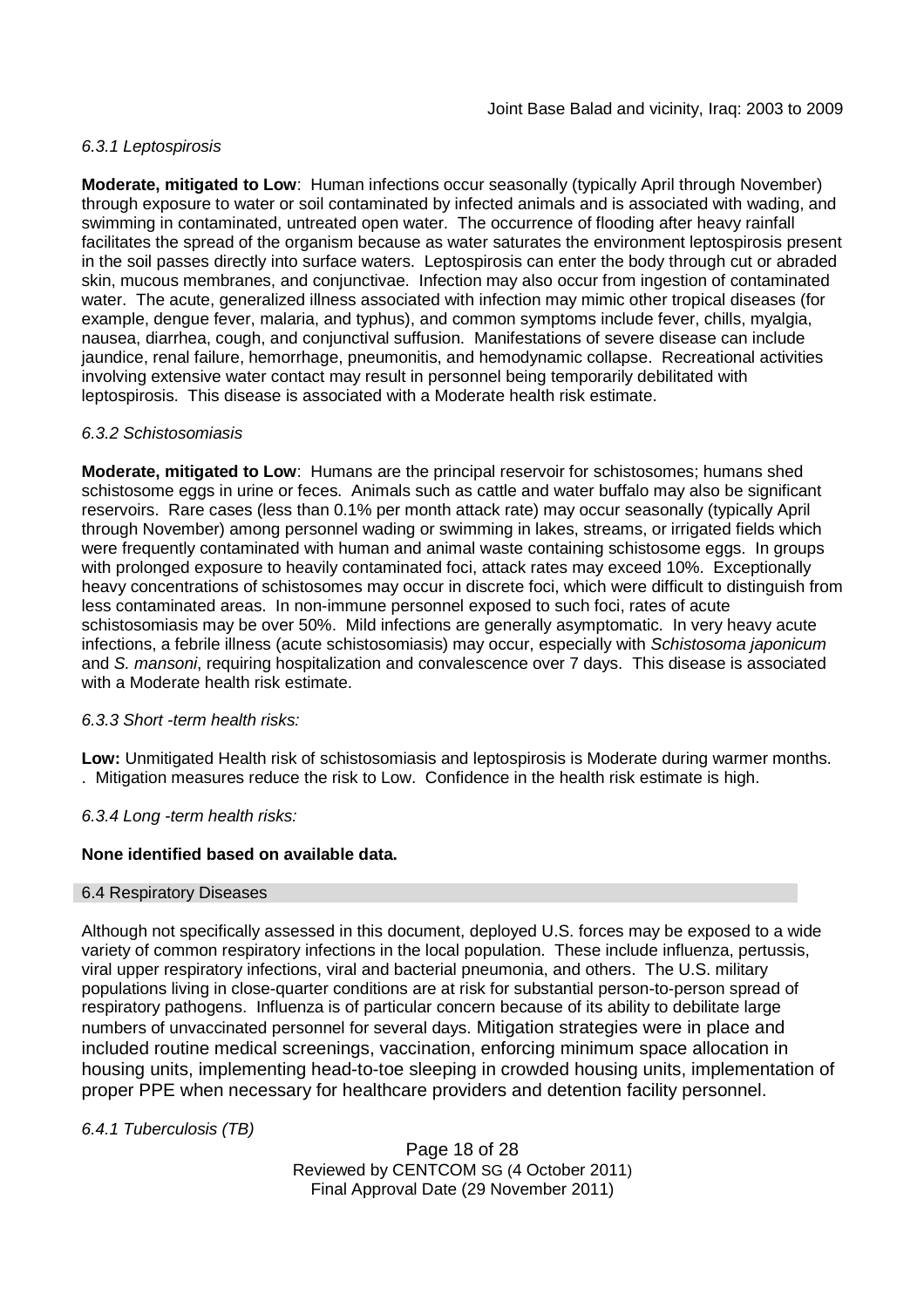**Moderate, mitigated to Low:** Potential health risk to U.S. personnel is Moderate, mitigated to Low, year round. Transmission typically requires close and prolonged contact with an active case of pulmonary or laryngeal tuberculosis (TB), although it also can occur with more incidental contact. The Army Surgeon General has defined increased risk in deployed Soldiers as indoor exposure to locals or third country nationals of greater than one hour per week in a highly endemic active TB region. Additional mitigation included active case isolation in negative pressure rooms, where available.

# *6.4.2 Meningococcal meningitis*

**Low:** Meningococcal meningitis poses a Low risk and is transmitted from person to person through droplets of respiratory or throat secretions. Close and prolonged contact facilitates the spread of this disease. Meningococcal meningitis is potentially a very severe disease typically requiring intensive care; fatalities may occur in 5-15% of cases.

#### *6.4.3 Short-term health risks:*

**Low:** Moderate (TB) to Low (for meningococcal meningitis). Overall risk was reduced to Low with mitigation measures. Confidence in the health risk estimate is high.

### *6.4.4 Long-term health risks:*

**None identified based on available data.** Tuberculosis is evaluated as part of the Post Deployment Health Assessment (PDHA). A TB skin test is required post-deployment if potentially exposed and is based upon individual service policies.

#### 6.5 Animal-Contact Diseases

#### *6.5.1 Rabies*

**Moderate, mitigated to Low:** Rabies posed a year-round moderate risk. Occurrence in local animals was well above U.S. levels due to the lack of organized control programs. Dogs were the primary reservoir of rabies in Iraq, and a frequent source of human exposure. In June 2008, the New Jersey Health department in The United States reported a confirmed case of rabies in a mixed-breed dog recently imported from Iraq. Rabies is transmitted by exposure to the virus-laden saliva of an infected animal, typically through bites, but could occur from scratches contaminated with the saliva. No cases of rabies acquired in Iraq have been identified in US Service Members to date. The vast majority (>99%) of persons who develop rabies disease will do so within a year after a risk exposure, there have been rare reports of individuals presenting with rabies disease up to six years or more after their last known risk exposure. Mitigation strategies included command emphasis of CENTCOM GO 1B, reduction of animal habitats, active pest management programs, and timely treatment of feral animal scratches/bites.

#### *6.5.2 Anthrax*

**Low:** Anthrax cases are rare in indigenous personnel, and pose a Low risk to U.S. personnel. Anthrax is a naturally occurring infection; cutaneous anthrax is transmitted by direct contact with infected animals or carcasses, including hides. Eating undercooked infected meat may result in contracting gastrointestinal anthrax. Pulmonary anthrax is contracted through inhalation of spores and is extremely rare. Mitigation measures included consuming approved food sources, proper food preparation and

> Page 19 of 28 Reviewed by CENTCOM SG (4 October 2011) Final Approval Date (29 November 2011)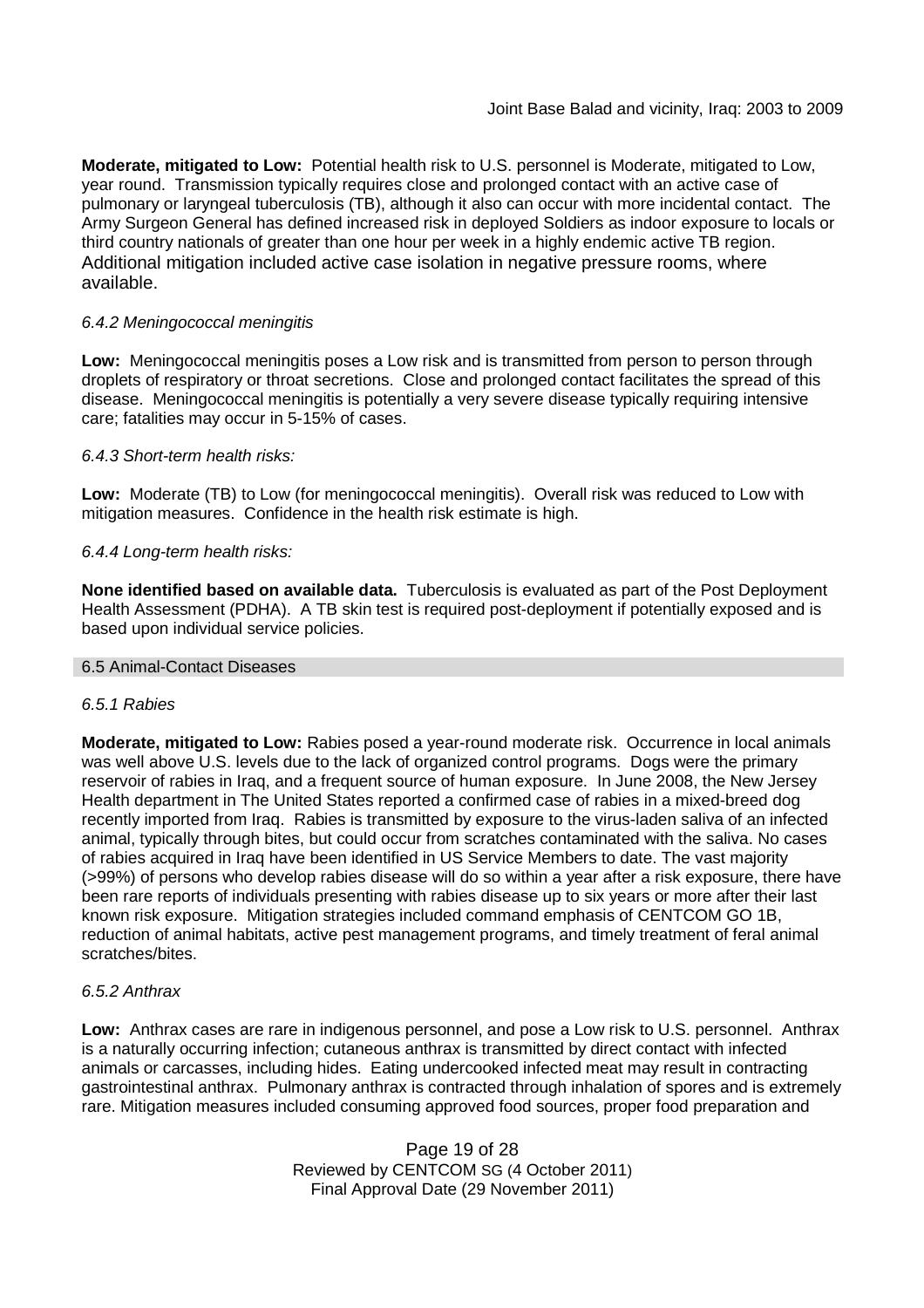cooking temperatures, avoidance of animals and farms, dust abatement when working in these areas, vaccinations, and proper PPE for personnel working with animals.

### *6.5.3 Q-Fever*

**Moderate, mitigated to Low:** Potential health risk to U.S. personnel is Moderate, but mitigated to Low, year round. Rare cases are possible among personnel exposed to aerosols from infected animals, with clusters of cases possible in some situations. Significant outbreaks (affecting 1-50%) can occur in personnel with heavy exposure to barnyards or other areas where animals are kept. Unpasteurized milk may also transmit infection. The primary route of exposure is respiratory, with an infectious dose as low as a single organism. Incidence could result in debilitating febrile illness, sometimes presenting as pneumonia, typically requiring 1 to 7 days of inpatient care followed by return to duty. Mitigation strategies in place as listed in paragraph 6.5.2 except for vaccinations.

#### *6.5.4 H5N1 avian influenza*

**Low:** Potential health risk to U.S. personnel is Low. Although H5N1 avian influenza (AI) is easily transmitted among birds, bird-to-human transmission is extremely inefficient. Human-to-human transmission appears to be exceedingly rare, even with relatively close contact. Extremely rare cases (less than 0.01% per month attack rate) could occur. Incidence could result in very severe illness with fatality rate higher than 50 percent in symptomatic cases. Mitigation strategies included avoidance of birds/poultry and proper cooking temperatures for poultry products.

### *6.5.5* Short-term health risks:

**Low:** The short-term unmitigated risk is Moderate for rabies, and Q-fever, to Low for anthrax, and H5N1 avian influenza. Mitigation measures reduced the overall risk to Low. Confidence in risk estimate is high.

#### 6.5.6 Long-term health risks:

**Low:** A Low long term risk exists for rabies because, in rare cases, the incubation period for rabies can be several years.

#### **7 Venomous Animal/Insect**

All information was taken directly from the Clinical Toxinology Resources web site from the University of Adelaide, Australia (Reference 2). The species listed below have home ranges that overlap the location of JBB and vicinity, and may present a health risk if they are encountered by personnel. See Section 9 for more information about pesticides and pest control measures.

#### 7.1 Spiders

 *Latrodectus pallidus*: Clinical effects uncertain, but related to medically important species, therefore major envenoming cannot be excluded.

7.2 Scorpions

- *Androctonus crassicauda (black scorpion): Severe envenoming possible and potentially lethal, however most stings cause only severe local pain.*
- *Buthacus leptochelys*, *Buthacus macrocentrus*, *Compsobuthus matthiesseni*, *Compsobuthus*

Page 20 of 28 Reviewed by CENTCOM SG (4 October 2011) Final Approval Date (29 November 2011)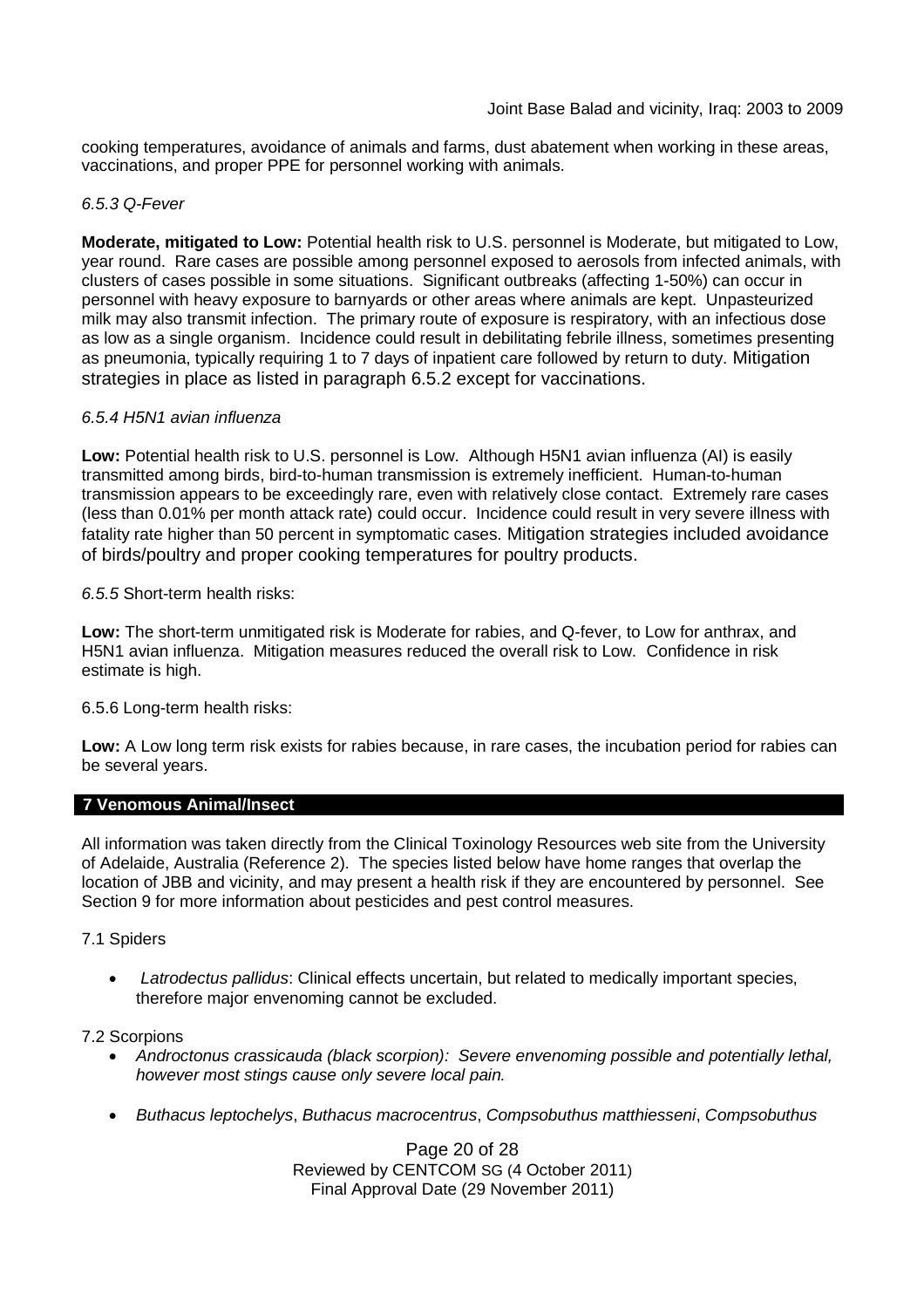*werneri Odontobuthus doriae*, and *Orthochirus scrobiculosus*: Clinical effects unknown; there are a number of dangerous Buthid scorpions, but there are also some known to cause minimal effects only. Without clinical data it is unclear where this species fits within that spectrum.

*Hemiscorpius lepturus*: Severe envenoming possible, potentially lethal.

 *Hottentotta saulcyi*, *Hottentotta scaber*, and *Hottentotta schach*: Moderate envenoming possible but unlikely to prove lethal.

### 7.3 Snakes

*Cerastes gasperettii*: Potentially lethal envenoming, though unlikely.

 *Hemorrhois ravergieri*, *Malpolon monspessulanus*, *Psammophis schokari*, *Pseudocyclophis persicus,* and *Telescopus fallax*: Clinical effects unknown, but unlikely to cause significant envenoming.

 *Macrovipera lebetina* subspecies e*uphratica* and subspecies *obtusa, and Vipera albicornuta*: Severe envenoming possible, potentially lethal.

 *Platyceps rhodorachis* and *Psammophis lineolatus*: Mild envenoming only, not likely to prove lethal.

 *Walterinnesia aegyptia*: Clinical effects unknown, but potentially lethal envenoming, though unlikely, cannot be excluded.

### *7.4* Short-term health risk:

**Low:** If encountered, effects of venom vary with species from mild localized swelling (e.g. *P. lineolatus*) to potentially lethal effects (e.g. *H. lepturus*). See effects of venom above. Mitigation strategies included avoiding contact, proper wear of uniform (especially footwear), and timely medical treatment. Confidence in the health risk estimate is low (Reference 9, Table 3-6).

7.5 Long-term health risk:

# **None identified.**

# **8 Heat/Cold Stress**

#### 8.1 Heat

Summer (May - September) monthly mean temperatures ranged from 67 °F to 112 °F with an average daily high temperature of 102 °F based on historical climatological data. The health risk of heat stress/injury based on temperatures alone is Low (< 78 °F) from October – April, high (82-87.9°F) in May and September, and extremely high ( $\geq 88^{\circ}$ F) from June – August. However, work intensity and clothing/equipment worn pose greater health risk of heat stress/injury than environmental factors alone (Reference 6). Managing risk of hot weather operations included monitoring work/rest periods, proper hydration, and taking individual risk factors (e.g. acclimation, weight, and physical conditioning) into consideration. Risk of heat stress/injury was reduced with preventive measures

8.1.1 Short-term health risk:

Page 21 of 28 Reviewed by CENTCOM SG (4 October 2011) Final Approval Date (29 November 2011)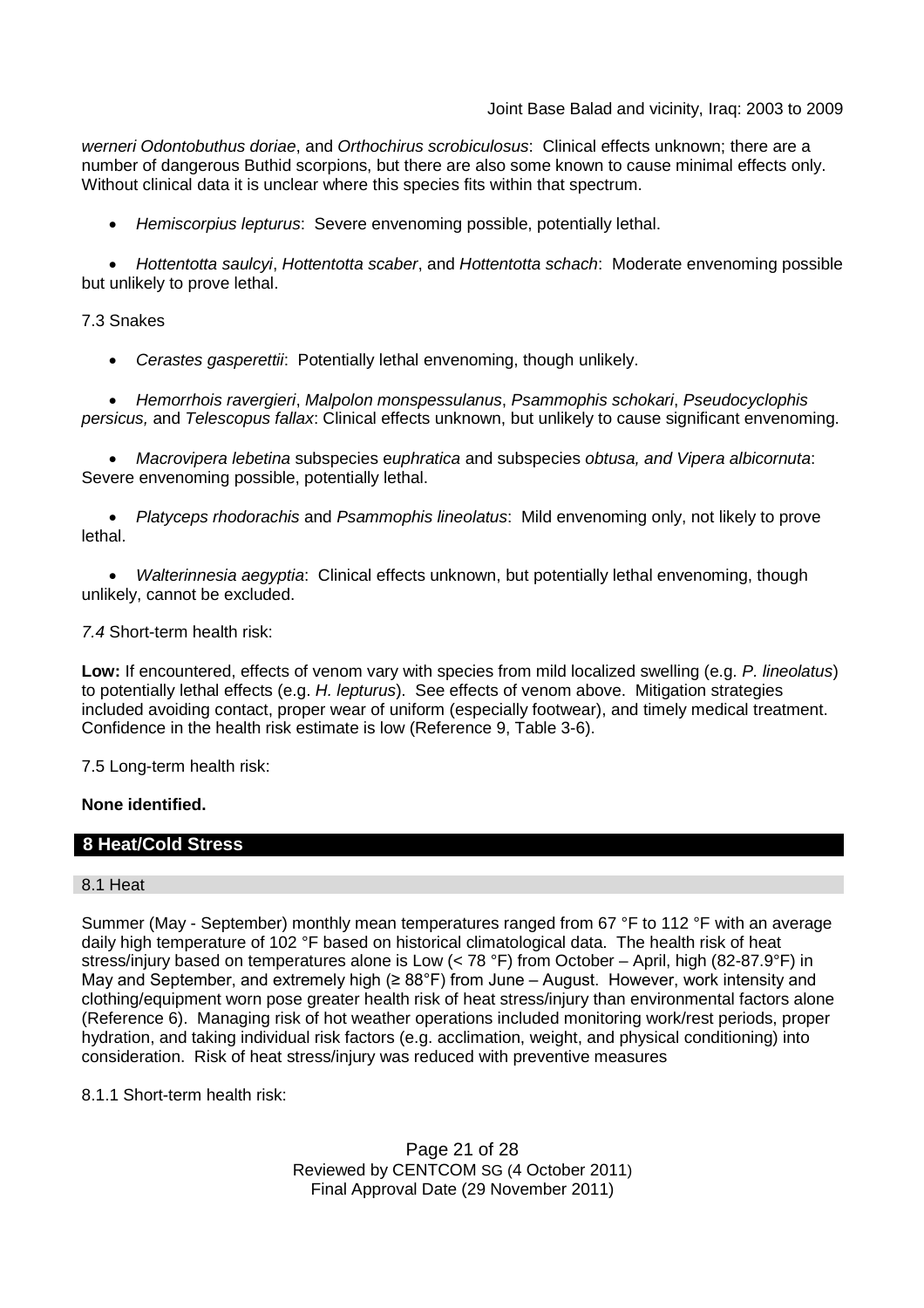**Low to Extremely High, mitigated to Low:** Risk of heat injury in unacclimatized or susceptible populations (older, previous history of heat injury, poor physical condition, underlying medical/health conditions), and those under operational constraints (equipment, PPE, vehicles) was Extremely High from June – August, High in May and September, and Low from October – April. The risk of heat injury was reduced to low through preventive measures such as work/rest cycles, proper hydration and nutrition, and monitoring wet bulb globe temperature. Confidence in the health risk estimate is low (Reference 9, Table 3-6).

#### 8.1.2 Long-term health risk:

**Low:** The long-term risk was Low. However, the risk may have been greater for certain susceptible persons–those older (i.e., greater than 45 years), in lesser physical shape, or with underlying medical/health conditions. Long-term health implications from heat injuries are rare but may occur, especially from more serious injuries such as heat stroke. It is possible that high heat in conjunction with various chemical exposures may increase long-term health risks, though specific scientific evidence is not conclusive. Confidence in these risk estimates is medium (Reference 9, Table 3-6).

#### 8.2 Cold

### 8.2.1 Short-term health risks:

Winter (December - March) temperatures ranged from 38 °F to 75 °F with an average temperature of 54 °F based on historical climatological data. Because even on warm days a significant drop in temperature after sunset by as much as 40 °F can occur, there was a risk of cold stress/injury from December – March. The risk assessment for Non-Freezing Cold Injuries (NFCI), such as chilblain, trench foot, and hypothermia, was Low based on historical temperature and precipitation data. Frostbite was unlikely to occur because temperatures rarely drop below freezing. However, personnel may encounter significantly lower temperatures during field operations at higher altitudes. As with heat stress/injuries, cold stress/injuries are largely dependent on operational and individual factors instead of environmental factors alone.

**Low:** The health risk of cold injury was Low. Confidence in the health risk estimate is medium.

8.1.2 Long-term health risk:

**Low:** The health risk of cold injury was Low. Confidence in the health risk estimate is high

# **9 Noise**

#### 9.1 Continuous

Power generation and flight operations taking place on JBB created outdoors noise levels that occasionally fluctuated above the threshold level requiring single-level hearing protection (85 Aweighted decibels (dBA)). In addition, health effects of noise exposure as low as 80 dBA occurring the same time as exposures to certain chemicals (carbon monoxide, aircraft fuels, and industrial chemicals) can cause permanent hearing loss.

For the majority of personnel on this site, noise levels above the hearing protection threshold were for short durations and average daily exposures were below levels requiring participation in a hearing conservation program.

For those individuals working on or near the flight line there may have been intermittent high level (>105 dBA) exposures, depending on sortie rates of fighter aircraft and takeoffs and landings of

> Page 22 of 28 Reviewed by CENTCOM SG (4 October 2011) Final Approval Date (29 November 2011)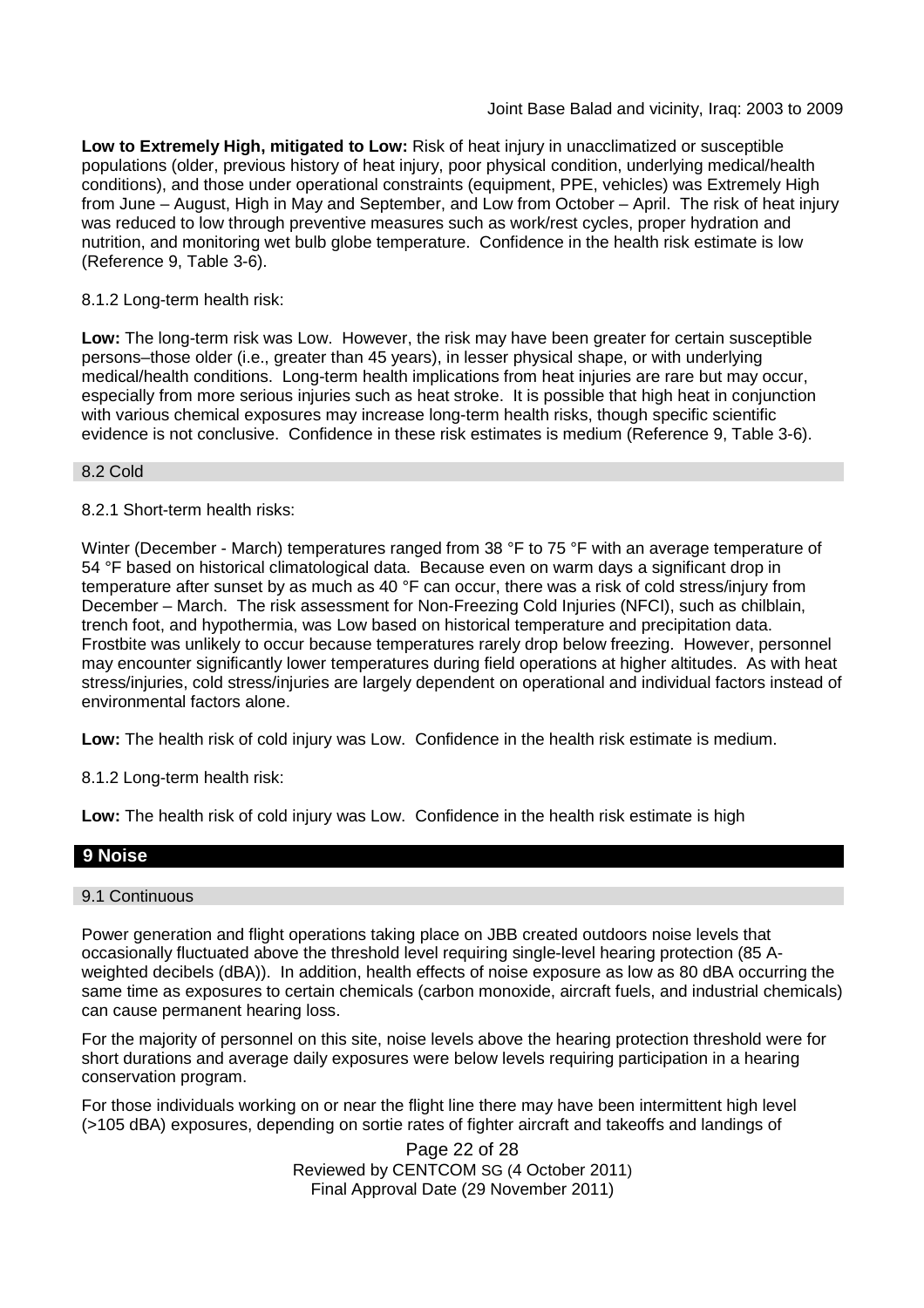Joint Base Balad and vicinity, Iraq: 2003 to 2009

transport and other aircraft. Individuals working or living near the flight line may have also been exposed to low level 'nuisance' noise (< 85 dBA). These continuous low level exposures may have caused sleep loss, fatigue, increased stress levels and increased blood pressure. The health effects due to this 'nuisance' noise were undetermined at this time.

9.1.1 Short and long-term health risks:

**Low** for the majority of personnel on this site. **Moderate** for individuals working on or near the flight line without proper hearing.

#### 9.2 Impulse

Impulse noise was associated with weapons firing and exposures to enemy explosives (artillery, improvised explosive devices, etc). Exposure was intermittent; however exposures could have been associated with temporary hearing loss and permanent hearing loss as well as other hearing or central nervous system disorders.

9.2.1 Short-term and Long-term health risks:

The risk of acute and chronic hearing impairment effects from impulse noise for troops involved in combat or convoy operations was **Moderate** to **High.**

### **10 Unique Incidents/Concerns**

10.1 Potential environmental contamination sources

DoD personnel are exposed to various chemical, physical, ergonomic, and biological hazards in the course of performing their mission. These types of hazards depend on the mission of the unit and the operations and tasks which the personnel are required to perform to complete their mission. The health risk associated with these hazards depends on a number of elements including what materials are used, how long the exposure last, what is done to the material, the environment where the task or operation is performed, and what controls are used. The hazards can include exposures to heavy metal particulates (e.g. lead, cadmium, manganese, chromium, and iron oxide), solvents, fuels, oils, and gases (e.g. carbon monoxide, carbon dioxide, oxides of nitrogen, and oxides of sulfur). Most of these exposures occur when performing maintenance task such as painting, grinding, welding, engine repair, or movement through contaminated areas. Exposures to these occupational hazards can occur through inhalation (air), skin contact, or ingestion; however exposures through air are generally associated with the highest health risk.

#### 10.2 Waste Sites/Waste Disposal

Regulated hazardous medical waste (red-bagged) was collected and incinerated. Household waste was primarily disposed of through incineration using large-scale industrial incinerators. Solid waste was also disposed of using an open-air burn pit. The JBB burn pit was closed on 1 October 2009. Hazardous waste storage was limited to used and off-spec petroleum, oil, and lubricant products, and small spill cleanup residue. Proper handling, storage, and disposal of industrial waste generated on base were coordinated at the unit level with long-term storage at the hazardous material/waste storage site. Obvious signs of major spills or tank leakage were not noted when coalition forces occupied JBB. Chemical latrines were pumped out by trucks and waste was disposed of using two sewage treatment plants located on JBB.

10.2.1 Short-term and Long-term health risks:

Page 23 of 28 Reviewed by CENTCOM SG (4 October 2011) Final Approval Date (29 November 2011)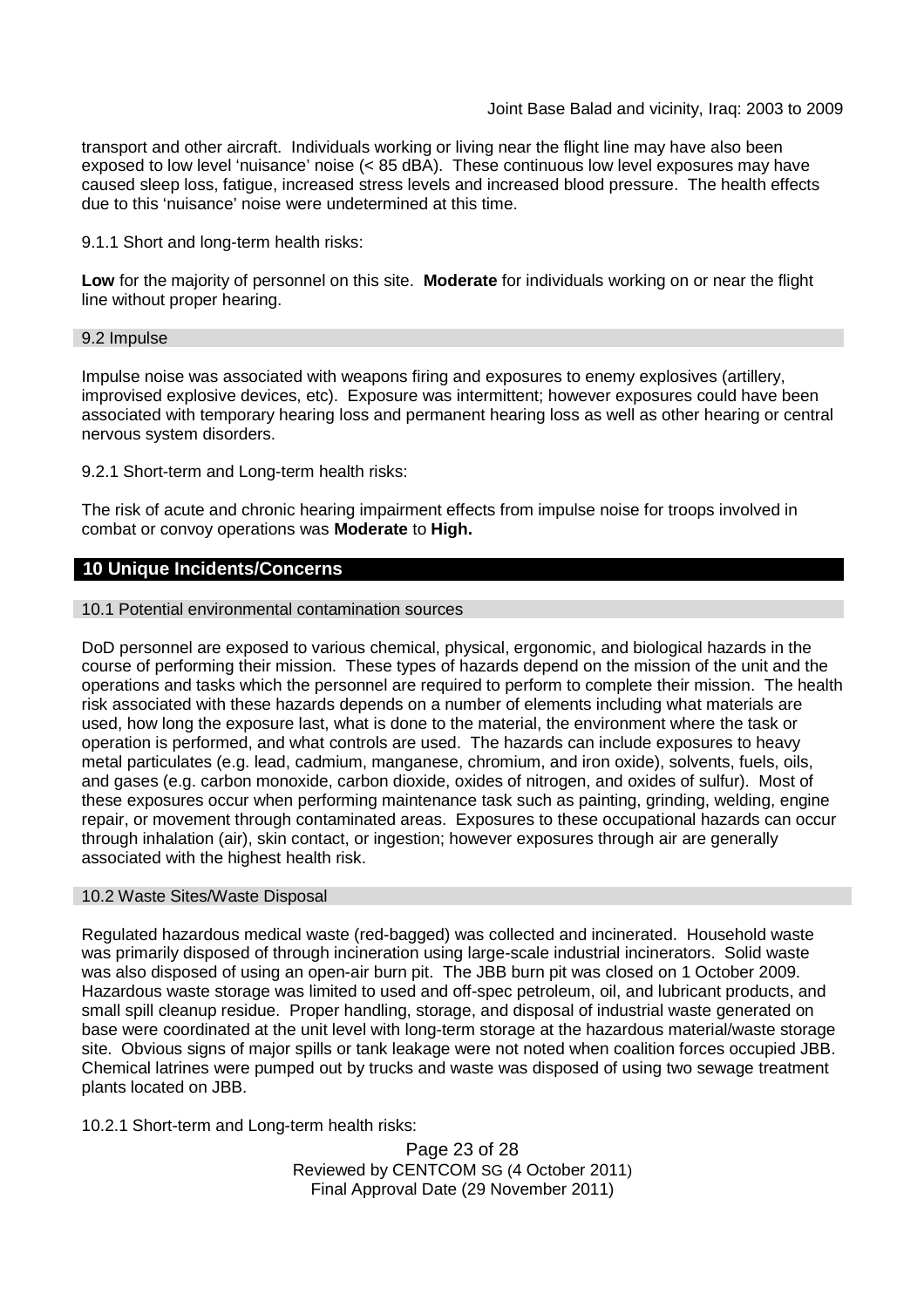No specific health risks associated with these waste management operations were identified.

#### 10.3 Fuel/petroleum products/industrial chemical spills

No specific hazard sources were documented in the DOEHRS, or MESL from the 1 April 2003 to 31 October 2009 timeframe.

### 10.4 Pesticides/Pest Control:

The health risk of exposure to pesticide residues was considered within the framework of typical residential exposure scenarios, based on the types of equipment, techniques, and pesticide products that have been employed, such as enclosed bait stations for rodenticides, various handheld equipment for spot treatments of insecticides and herbicides, and a number of ready-to-use (RTU) methods such as aerosol cans and baits. The control of rodents required the majority of pest management inputs, with the acutely toxic rodenticides staged as solid formulation lethal baits placed in tamper-resistant bait stations indoors and outdoors throughout cantonment areas. Nuisance insects, including biting and stinging insects such as bees, wasps, and ants, also required significant pest management inputs. Use of pesticides targeting against these pests generally involved selection of compounds with low mammalian toxicity and short-term residual using pinpoint rather than broadcast application techniques. No specific hazard sources were documented in DOEHRS or MESL data portal. For each pesticide product applied during this period, the USEPA approved label has been archived, providing a framework how each pesticide handled and applied (see below).

#### 10.4.1 Rodenticides

Baits and glue boxes were used to control rodents.

#### 10.4.2 Insecticides

Insecticides used to control ants, beetles, mosquitoes, and spiders included: baits, glue boxes, pyrethroids, larvicides (i.e., agnique and altosid briquets). Some limited area residual pest control was performed to control mosquitoes.

#### *10.4.3* Short-term and Long-term health risks

**Low:** Long term health risk was Low. Confidence in the health risk assessment is low (Reference 9, Table 3-6).

#### 10.5 Asbestos

Some buildings occupied by personnel were former Iraqi facilities. There was evidence that asbestos-containing materials were used in the construction of preexisting Iraqi facilities and structures at this site. No specific exposure conditions of concern or health risks to personnel were identified. Procedures were established to limit exposures (i.e., reviewing work orders, checking areas of known asbestos-containing materials to ensure the materials are non-friable).

#### 10.5.1 Short-term and Long-term health risks:

The risk of acute and chronic health effects from exposure to asbestos was **Low.**

#### 10.6 Lead Based Paint

Page 24 of 28 Reviewed by CENTCOM SG (4 October 2011) Final Approval Date (29 November 2011)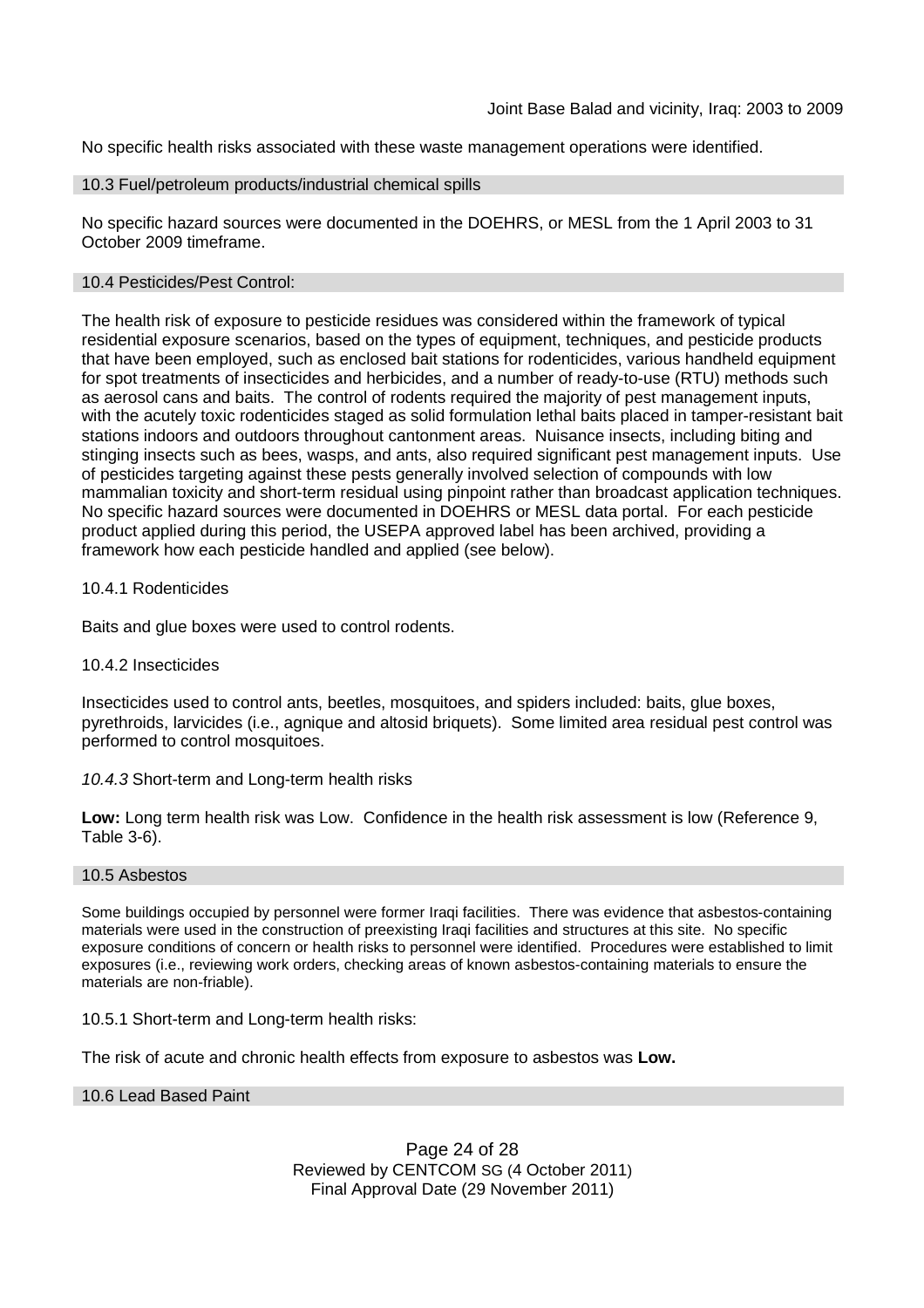Some buildings occupied by personnel were former Iraqi facilities. There was evidence that lead-based paint was used in the construction of preexisting Iraqi facilities and structures at this site. No specific exposure conditions of concern or health risks to personnel were identified. Procedures were established to limit exposures (i.e., reviewing work orders, checking areas of known lead based paint for flaking).

10.6.1 Short-term and Long-term health risks:

The risk of acute and chronic health effects from exposure to lead based paint was **Low.**

#### 10.7 Burn Pit

Since 2003, open burn pits have been used for solid waste disposal at JBB. The JBB burn pit was closed on 1 October 2009. The smoke from the burn pits was nearly ubiquitous and has resulted in significant risk communication challenges. Personnel at the site have expressed concerns from intermittent exposure to burn pit emissions and have complained of during and post deployment health effects.

Ambient air samples were collected at JBB from 2 January 2007 to 21 April 2007 and from 18 October 2007 to 25 November 2007 to assess the compounds emitted from the burn pits and determine health risk, if any, to personnel. The air sampling study targeted expected emissions to include PM10, volatile organics, metals, polycyclic aromatic hydrocarbons, and dioxins and furans. This study did not evaluate several important components of smoke such as acid gases or inorganics other than metals. For example chlorine (Cl2), a byproduct of burning plastic, was not characterized. This has weakened any ability to determine if health effects can be specifically linked to the burn pits.

A total of 163 samples in the spring and 107 samples in the fall were collected. Particulate matter levels were typical of what would be expected in the region and similar to background levels; however, this evaluation did not examine PM further due to comprehensive studies of  $PM<sub>10</sub>$  in the Central Command Area of Responsibility. Dioxins and furans were not detected above a 1-year MEG in any sample, and polycyclic aromatic hydrocarbons were not detected above a 1-year MEG in any sample.

Additionally, results from a pilot study done to assess dioxin/furan levels in blood from 25 random Soldiers stationed at Balad (from 2006 to 2007) indicated that there were no significant body-burden levels after a 1-year deployment. Post-deployment dioxin/furan levels were consistent with background U.S. levels measured in the National Health and Nutrition Examination Survey.

While not specific to JBB and vicinity, the consolidated epidemiological and environmental sampling and studies on burn pits that have been conducted as of the date of this publication have been unable to determine whether an association does or does not exist between exposures to emissions from the burn pits and long-term health effects (Reference 7). The committee's review of the literature and the data suggests that service in Iraq or Afghanistan (i.e., a broader consideration of air pollution than exposure only to burn pit emissions) may be associated with long-term health effects, particularly in susceptible (e.g., those who have asthma) or highly exposed subpopulations, such as those who worked at the burn pit. Such health effects would be due mainly to high ambient concentrations of PM from both natural and anthropogenic sources, including military sources. If that broader exposure to air pollution turns out to be relevant, potentially related health effects of concern are respiratory and cardiovascular effects and cancer. Susceptibility to the PM health effects could be exacerbated by other exposures, such as stress, smoking, local climatic conditions, and co-exposures to other chemicals that affect the same biologic or chemical processes. Individually, the chemicals measured at burn pit sites in the study were generally below concentrations of health concern for general populations in the United States. However, the possibility of exposure to mixtures of the chemicals raises the potential for health outcomes associated with cumulative exposure to combinations of the

> Page 25 of 28 Reviewed by CENTCOM SG (4 October 2011) Final Approval Date (29 November 2011)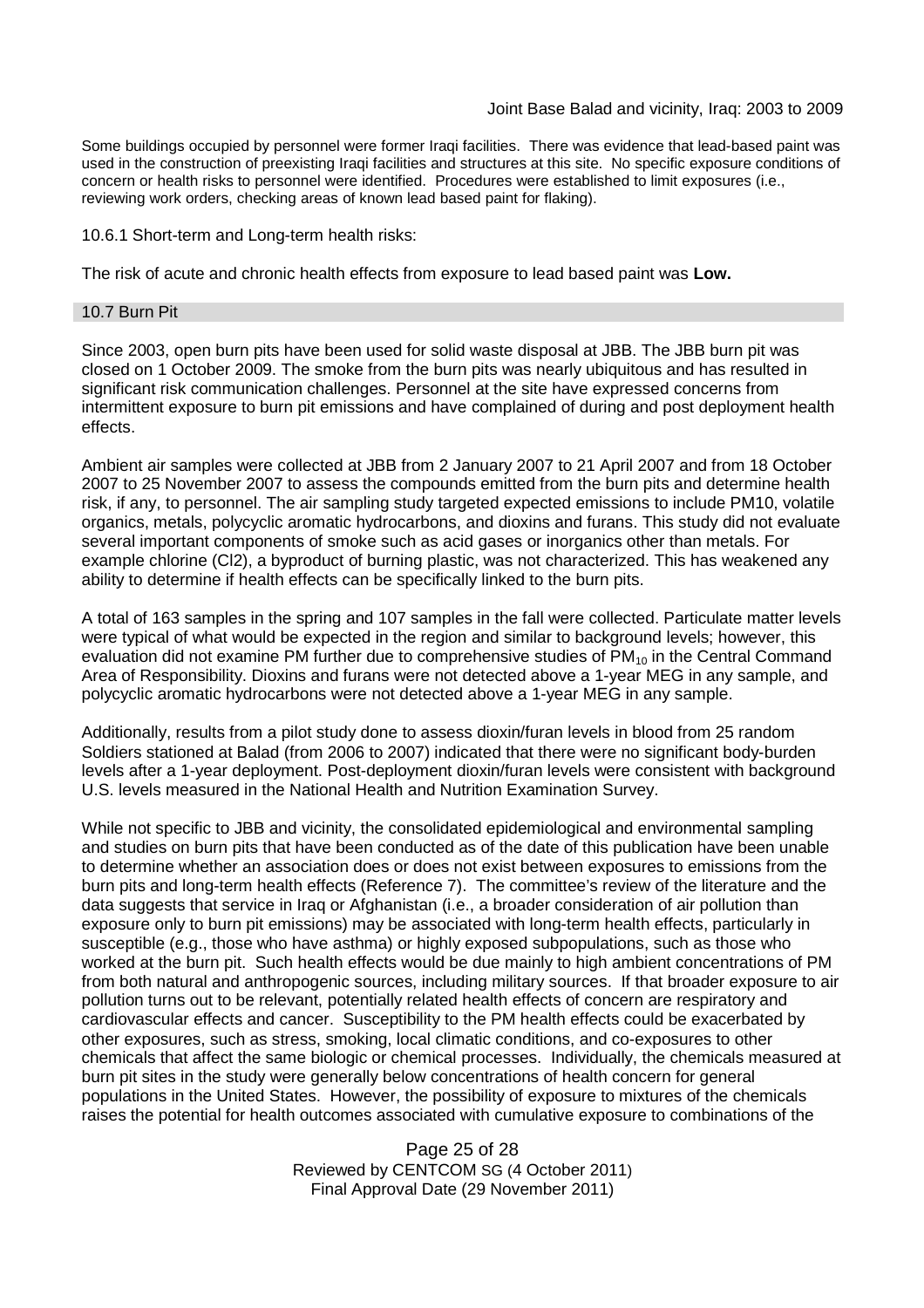constituents of burn pit emissions and emissions from other sources.

10.7.1 Short-term health risks:

**Low:** Acute health effects (eye, nose, throat, and lung irritation) have been possible at times when concentrations are similar to, or intermittently above, those detected during these sampling efforts. However, there was significant uncertainty as to the reported risk levels as many compounds were not evaluated. There is medium confidence in this risk estimate based on limited sampling data.

10.7.2 Long-term health risk:

Based on the sampled media, chronic health effects from exposure to ambient air at JBB were not expected. However, there was significant uncertainty as to the reported risk levels as many compounds were not evaluated. There is medium confidence in this risk estimate based on limited sampling data.

> Page 26 of 28 Reviewed by CENTCOM SG (4 October 2011) Final Approval Date (29 November 2011)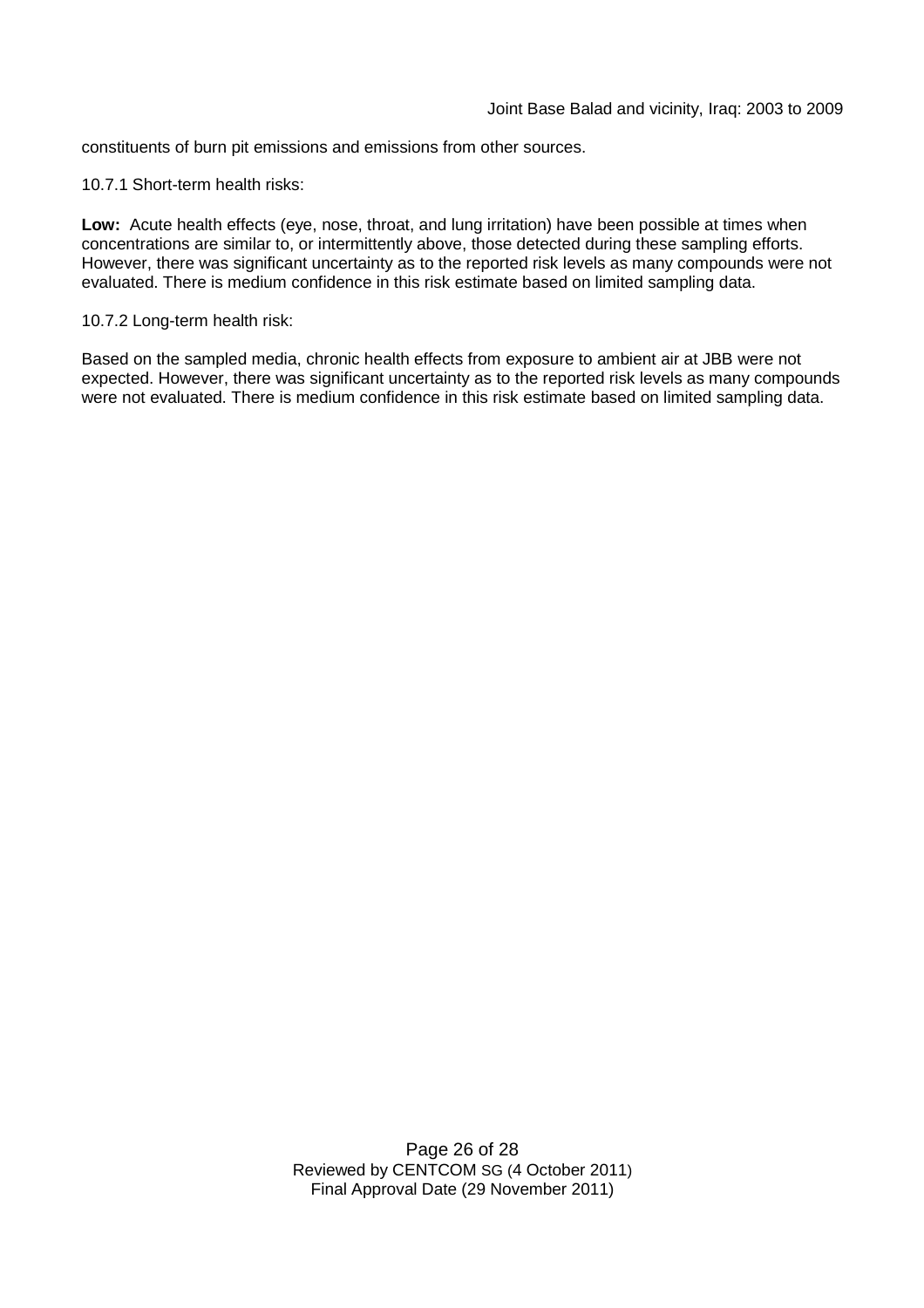# **11 References<sup>1</sup>**

- 1. Casarett and Doull's Toxicology: the Basic Science of Poisons, Chapter 2- Principles of Toxicology; Fifth Edition, McGraw Hill, New York.
- 2. Clinical Toxinology Resources: http://www.toxinology.com/. University of Adelaide, Australia.
- 3. Defense Occupational and Environmental Health Readiness System (referred to as the DOEHRS-EH database) at https://doehrs-ih.csd.disa.mil/Doehrs/. Department of Defense (DoD) Instruction 6490.03, *Deployment Health*, 2006.
- 4. DoDI 6055.05, Occupational and Environmental Health, 2008.
- 5. DoD MESL Data Portal: https://mesl.apgea.army.mil/mesl/.Some of the data and reports used may be classified or otherwise have some restricted distribution.
- 6. Goldman RF. 2001. Introduction to heat-related problems in military operations. *In*: Textbook of military medicine: medical aspects of harsh environments Vol. 1, Pandolf KB, and Burr RE (Eds.), Office of the Surgeon General, Department of the Army, Washington DC.
- 7. IOM (Institute of Medicine). 2011*.* Long-term health consequences of exposure to burn pits in Iraq and Afghanistan*.* Washington, DC: The National Academies Press.
- 8. Joint Staff Memorandum (MCM) 0028-07, Procedures for Deployment Health Surveillance, 2007.
- 9. USA PHC TG230, June 2010 Revision.
- 10. U.S. Army Center for Health Promotion and Preventive Medicine (USACHPPM). 2008. Particulate Matter Factsheet; 64-009-0708, 2008.
- 11. Modification 11 to United States Central Command Individual Protection and Individual Unit Deployment Policy, 2 December 2011.
- 12. Logistics Support Area (LSA) Anaconda Environmental Baseline Survey (EBS), 2003.

13. USACHPPM, Phase I Deployment Occupational and Environmental Health Assessment-Balad Air Base/LSA Anaconda, 2004.

14. USACHPPM, Joint Base Balad Depleted Uranium Survey, 2007.

Page 27 of 28 Reviewed by CENTCOM SG (4 October 2011) Final Approval Date (29 November 2011)

 $^1$  NOTE. The data are currently assessed using the 2010 TG230. The general method involves an initial review of the data which eliminates all chemical substances not detected above 1-yr negligible MEGs. Those substances screened out are not considered acute or chronic health hazards so are not assessed further. For remaining substances, acute and chronic health effects are evaluated separately for air water (soil is only evaluated for long term risk). This is performed by deriving separate short-term and long term population exposure level and estimates (referred to as population exposure point concentrations (PEPC)) that are compared to MEGs derived for similar exposure durations. If less than or equal to negligible MEG the risk is Low. If levels are higher than negligible then there is a chemical-specific toxicity and exposure evaluation by appropriate SMEs, which includes comparison to any available marginal, critical or catastrophic MEGs. For drinking water 15 L/day MEGs are used for the screening while site specific 5-15 L/day are used for more detailed assessment. For nondrinking water (such as that used for personal hygiene or cooking) the 'consumption rate' is limited to 2 L/day (similar to the EPA) which is derived by multiplying the 5 L/day MEG by a factor of 2.5. This value is used to conservatively assess non drinking uses of water.